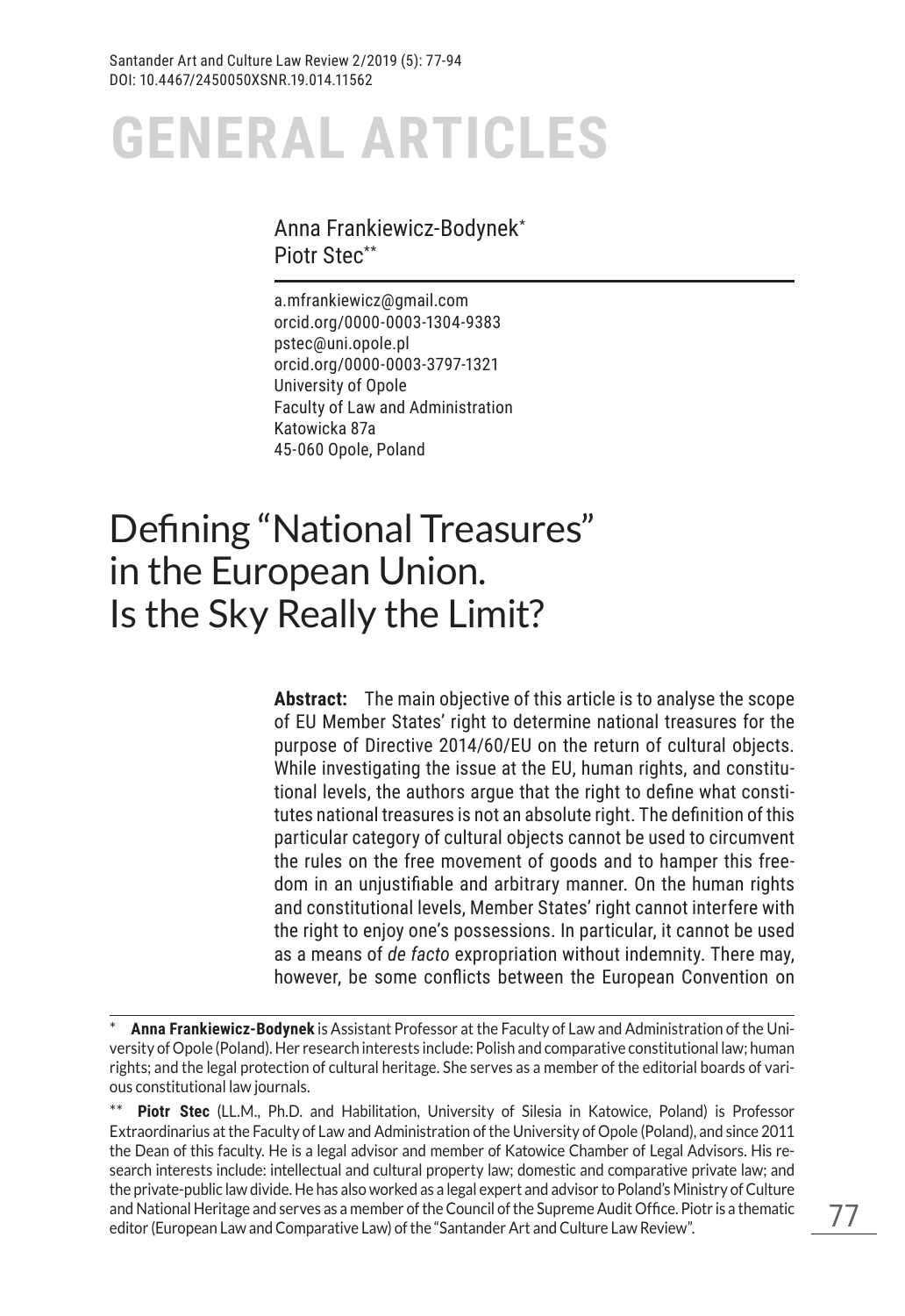Human Rights and national constitutional rules. For instance, in the practice of the Polish Constitutional Court, limitations on ownership arising from the classification of personal property as a national treasure will not be considered as *de facto* expropriation and do not require indemnification. These differences make the position of an owner of a cultural good difficult. With ownership of cultural goods regulated by EU law, international treaties and national public law his or her situation may differ depending on which court decides the case, and on a law applied by that court.

**Keywords:** cultural heritage, European Union, national treasures, human rights, constitutional rights

### Introduction

The original cultural goods directive – Council Directive 93/7/EEC of 15 March 1993 on the return of cultural objects unlawfully removed from the territory of a Member State<sup>1</sup> – was largely considered to be a necessary, though not very effective, tool for the protection of national treasures of Member States of the European Union (EU).2 Hence its new version was more than expected. With the recast of the cultural goods directive – Directive 2014/60/EU of the European Parliament and of the Council of 15 May 2014 on the return of cultural objects unlawfully removed from the territory of a Member State and amending Regulation (EU) No.  $1024/2012<sup>3</sup>$  – some old problems disappeared, but some new ones emerged.<sup>4</sup> The new directive is more flexible to use than its predecessor and gives Member States a great deal of freedom in defining what constitutes their national treasures. Some may wonder if it has not gone too far in this respect, and whether the new rules on return of cultural goods give Member States practically *carte blanche* in restricting free movement of cultural goods. In such case, Directive 2014/60/EU could be contravening one of the fundamental principles of the EU. This position is justified if we take into account that the former cultural goods directive limited its scope to certain categories of goods, listed in its annex. This list was identical with the list of cultural objects subjected to the EU export regulations.<sup>5</sup>

<sup>1</sup> OJ L 74, 27.03.1993, p. 74.

<sup>2</sup> P. Stec, *Dyrektywa 93/7/EWG z perspektywy dwóch dekad funkcjonowania* [Directive 93/7/EEC: A Twenty- -Year Retrospective], "Santander Art and Culture Law Review" 2015, Vol. 1(1), p. 103.

OJ L 159, 28.05.2014, p. 1.

<sup>4</sup> P. Stec, *The Lady or the Tiger? Legal Pitfalls of Implementing the Return of Cultural Goods Directive*, "Santander Art and Culture Law Review" 2016, Vol. 2(2), pp. 135-148.

<sup>5</sup> See Council Regulation (EEC) No. 3911/92 of 9 December 1992 on the export of cultural goods, OJ L 395, 31.12.1992, p. 1, as amended; Council Regulation (EC) No. 116/2009 of 18 December 2008 on the export of cultural goods (Codified version), OJ L 39, 10.02.2009, p. 1.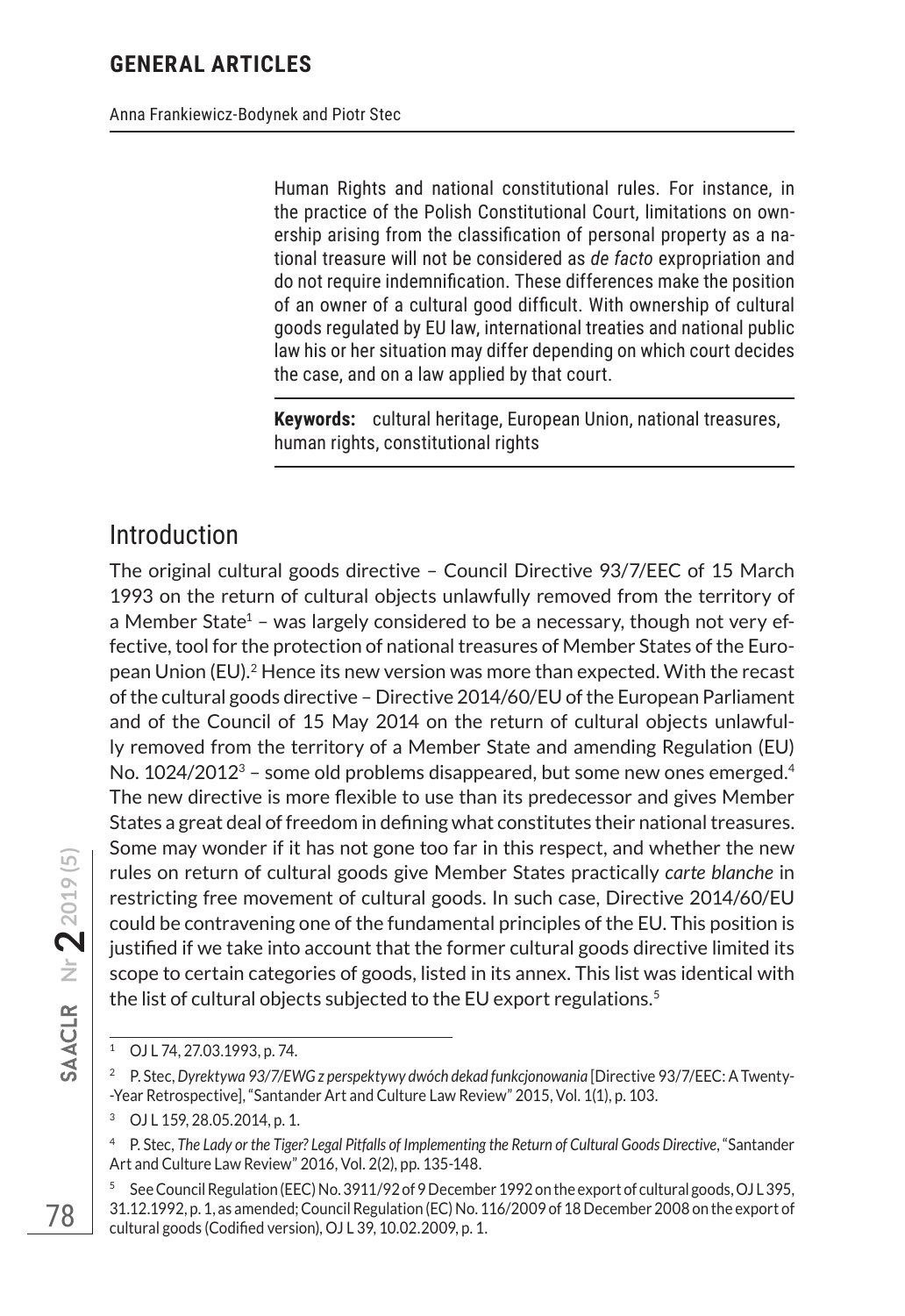In this article, we attempt to define the scope of the Member States' right to define national treasures at three different levels. First, we scrutinize the concept of the cultural goods exception under EU law. Next, we refer to the freedom of every natural or legal person to enjoy one's possessions, under the regimes of the European Convention on Human Rights (ECHR)<sup>6</sup> and that of the Charter of Fundamental Rights of the European Union (CFR).7 Finally, we will look at a *Stichprobe* of constitutional rules on ownership. This analysis should allow us to identify the main limitations on EU Member States' freedom to define cultural goods at each of these levels.

# The EU Law Perspective

Cultural heritage plays a specific, and one may say ambiguous, role in the law and policy of the EU. Technically, it is an important part of European actions and is covered by the free movement of goods. On the other hand, Article 167(5) of the Treaty on the Functioning of the European Union (TFEU), $8$  which deals with cultural policy, limits the powers of both the Parliament and the Council in this respect. Accordingly, the two EU law-making institutions, "acting in accordance with the ordinary legislative procedure and after consulting the Committee of the Regions, shall adopt incentive measures, excluding any harmonisation of the laws and regulations of the Member States". The Council, on a proposal from the Commission, is also authorized to adopt recommendations. Furthermore, these incentive measures and recommendations in relation to heritage may only deal with the conservation and safeguarding of cultural heritage of European significance. That means that even these limited measures are additionally limited to one type of heritage only, that is to heritage deemed to have a "European" value. We will not discuss here in detail what constitutes "cultural heritage of European significance" as opposed to the "European cultural heritage" or "cultural heritage of the Member States",<sup>9</sup> although the delimitation between various types of European cultural goods will be an important part of this article. For our purposes it is enough to say that Article 167(5) TFEU deals only with cultural goods forming a sort of "common heritage of Europe" and being of importance both to all European countries and to the EU

<sup>6</sup> 4 November 1950, 213 UNTS 221, as amended.

<sup>7</sup> (Consolidated version) OJ C 202, 7.06.2016, p. 389.

<sup>8</sup> (Consolidated version) OJ C 202, 7.06.2016, p. 1.

<sup>9</sup> For more on the notion of "cultural heritage of European significance" under EU law, see: V.L.A. Čeginskas, *The Added European Value of Cultural Heritage. The European Heritage Label*, "Santander Art and Culture Law Review" 2018, Vol. 4(2), pp. 29-50; A. Jakubowski, *Common Cultural Heritage, the European Union, and International Law*, in: A. Jakubowski, K. Hausler, F. Fiorentini (eds.), *Cultural Heritage in the European Union: A Critical Inquiry into Law and Policy*, Brill, Leiden–Boston 2019, pp. 33-56. For the purpose of this article we adopt the widest possible meaning of the notion "European heritage".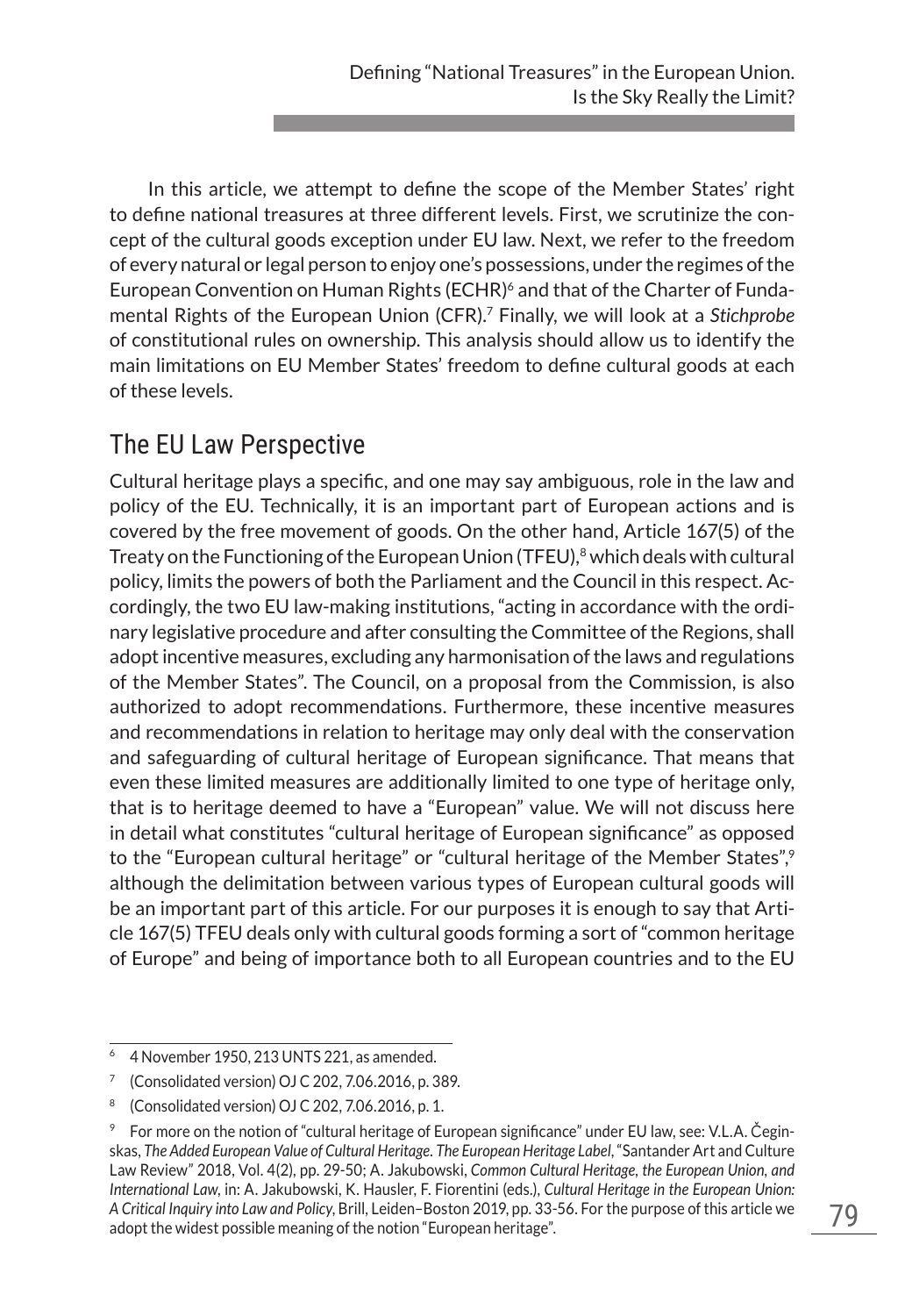as a whole.10 This limited and Euro-centric approach contrasts with the legislative activities of the Council of Europe (CoE), which focus more on the effective protection of heritage and creation of rules of universal application. Nevertheless, the activities of both the EU and the CoE are two sides of the same coin, forming a complete and functional European system of heritage protection.

It would be "reinventing the wheel" to state that the EU has emerged as a tool for economic, not cultural, cooperation between Member States. This "original sin" of the EU has influenced the way both the treaty law and secondary legislation look at cultural heritage from the commercial perspective. This is why cultural goods are regulated by the EU in the context of trade restrictions, rather than in the context of safeguarding them for future generations. The provisions of Articles 34 and 35 TFEU prohibit quantitative restrictions on export, import, and prohibit restrictions having an equivalent effect. Article 36 however provides that the provisions of Articles 34 and 35 "shall not preclude prohibitions or restrictions on imports, exports, or goods in transit justified on grounds of public morality, public policy, or public security, the protection of health and life of humans, animals, or plants, *the protection of national treasures possessing artistic, historic, or archaeological value*, or the protection of industrial and commercial property. Such prohibitions or restrictions shall not, however, constitute a means of arbitrary discrimination or a disguised restriction on trade between Member States" (Article 36 TFEU, emphasis added).

It has been noted by learned men and women that the notion "national treasure" does not translate easily into the various languages of the EU Member States. Definitions differ from "national treasures" through to "cultural goods of the state" and up to "goods of cultural significance" (*sci licet* – "all goods").11 Additionally, in some languages the term "national" in the context used can be translated as either "cultural goods of national importance" or "goods pertinent to culture of one nation" (e.g. British Crown Jewels are "national" in this respect, while Elgin's marbles are not). If we take into account yet another meaning of the word "national", "national treasures" may also have a nationalist flair.<sup>12</sup> And if we try to find the least common denominator for this subject, we will end up with a conclusion that national treasures are what Member States define as National Treasures. Nothing in the treaty authorizes the EU to define national treasures, so it is sole competence of the Member States. This is also reflected in the EU secondary law – the current cultural goods directive (Directive 2014/60/EU), codified export regulation (Regulation

<sup>10</sup> Compare: R. Craufurd Smith, *Article 151 EC and European Identity*, in: eadem (ed.), *Culture and European Union Law*, Oxford University Press, Oxford 2004, pp. 277-297.

<sup>11</sup> For more on the issue of the terminology used in this regard, see M. Graziadei, B. Pasa, *The Single European Market and Cultural Heritage: The Protection of National Treasures in Europe*, in: A. Jakubowski, K. Hausler, F. Fiorentini (eds.), op. cit., pp. 79-112.

<sup>12</sup> H. Nieć, *Ojczyzna dzieła sztuki. Międzynarodowa ochrona integralności narodowej spuścizny kulturalnej*  [Homeland of a Work of Art: International Protection of the Integrity of National Cultural Heritage], Państwowe Wydawnictwo Naukowe, Warszawa–Kraków 1980, *passim*; M. Niedźwiedź, *Obrót dobrami kultury w Unii Europejskiej* [Circulation of Cultural Goods in the European Union], Zakamycze, Kraków 2000, *passim.*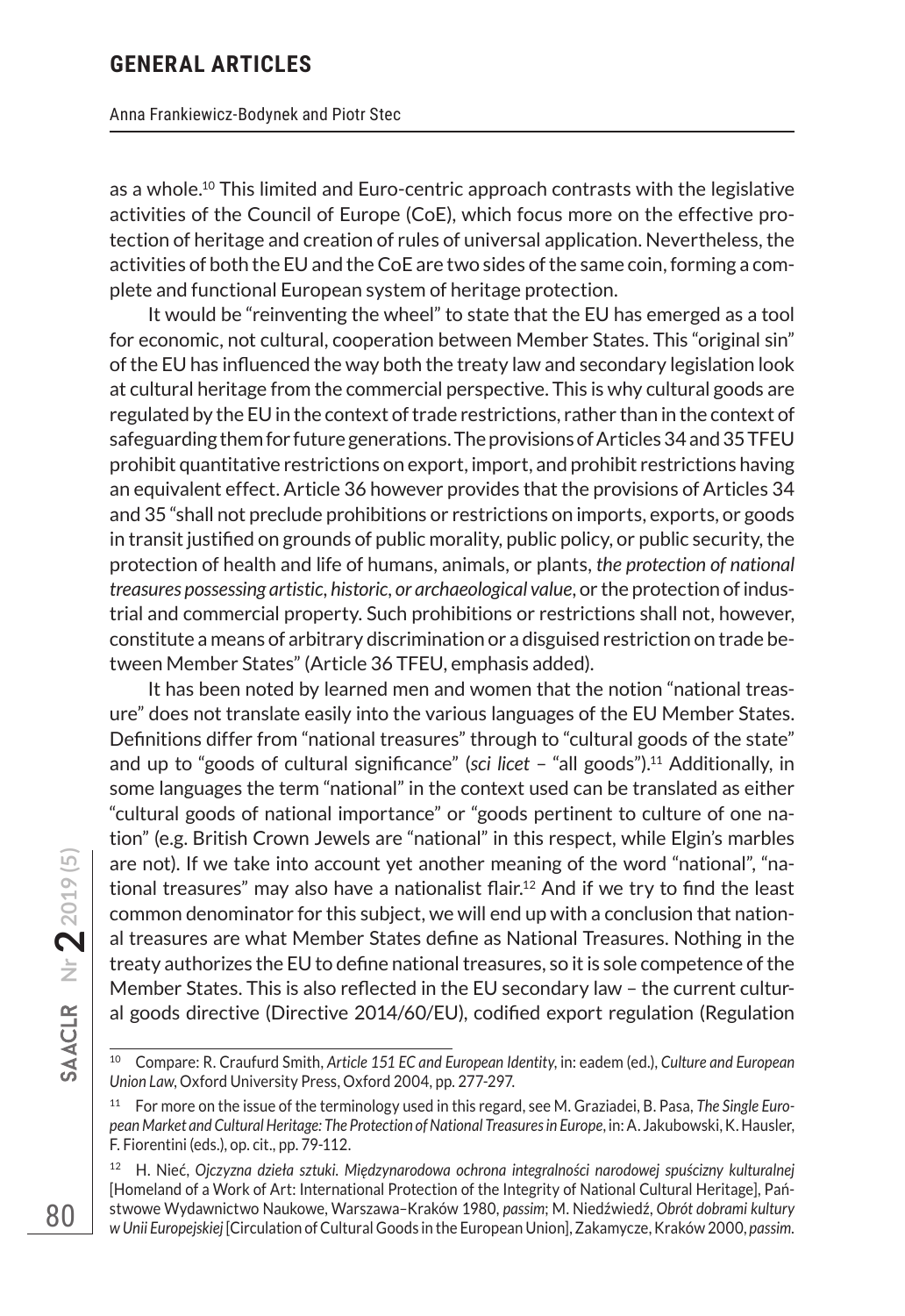No. 116/2009) and the most recent import regulation (Regulation No. 2019/880)<sup>13</sup> do not define "national treasures", but use the notion "cultural goods" or "cultural objects" instead, even if, as in the case of the cultural goods directive, these "cultural goods" are an umbrella term for national treasures of the Member States. In other words, the EU law offers no clear-cut guidelines on what can constitute "national treasures" as referred to in Article 36 TFEU. Hence it may seem that it is up to the Member States to define the content of this notion.

At the same time however, the original version of the cultural goods directive (Directive 93/7 EEC) can be seen as a European attempt to define national treasures (establishing age and monetary thresholds), thus limiting the capacity of Member States to define what constitutes their national treasures. This definition was considered to be not in conformity with Article 35 TFEU, because the national treasures it had dealt with were classified, with the exception of archaeological treasures and archives, according to their commercial, not artistic, historic, or archaeological value.

Interestingly, both the EU export regulation (Regulation No. 116/2009) and the new import regulation (Regulation No. 2019/880) use the same method of defining cultural goods as the original version of the directive, i.e. by referring to an annex with a list of cultural objects which fall within the scope of the regulation. While the former regulation uses protection of national treasures as the rationale for its introduction, the latter one directly points out security reasons.

From the EU law perspective, the national treasures exception heavily affects cultural goods legislation at the European level. As mentioned above, the EU deals with national treasures primarily in the commercial context of free movement of goods. Protection of national treasures is thus nothing more than a most welcome side effect. This approach changes the way both regulations are interpreted. Their principal, although surprisingly less visible in the public debate, rationale is protection of public morality, policy, and security. Whether intentionally (as in the case of the import regulation) or not (as in the case of the export regulation and of the first version of the cultural goods directive – Directive 93/7/EEC) both regulations are aimed at controlling goods that can be potentially used for terrorist financing and money laundering or other transnational criminal activity. If we ignore national heritage and switch to public policy and security protection, the rationale for the European system of art trade controls is quite convincing. And there is no conflict between the scope of protection guaranteed by Directive 2014/60/EU and the regulations. The former is aimed at facilitating the application of the national treasures exception on European level within the free movement of goods framework (return proceedings, information exchange, etc.), while the latter deal with controlling trade in valuable goods that can be used to finance various forms of criminal activity. Of course it is a good idea to have national treasures covered

Regulation (EU) 2019/880 of the European Parliament and of the Council of 17 April 2019 on the introduction and the import of cultural goods, OJ L 151, 7.06.2019, p. 1.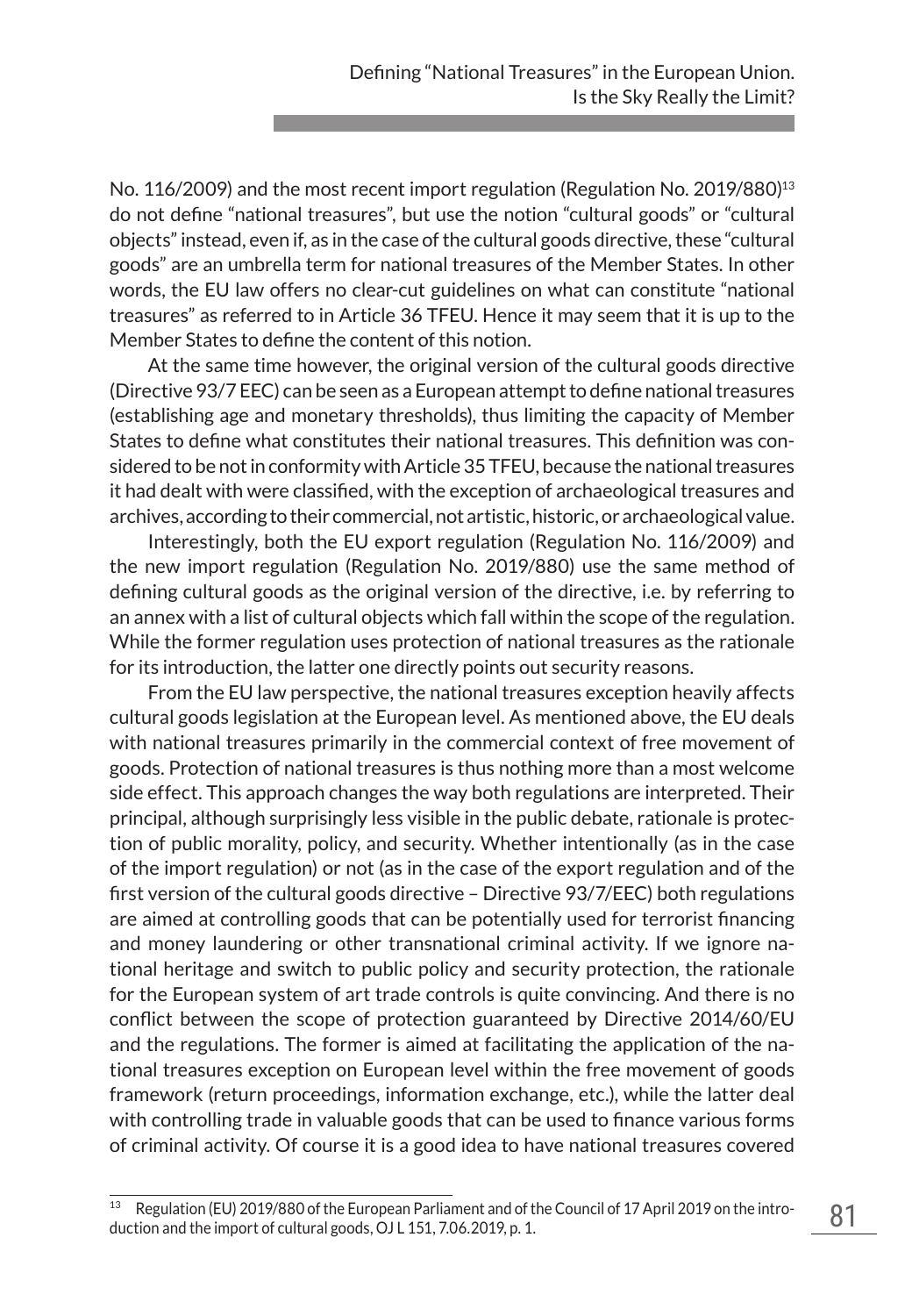by the export regulation, however it is not an absolute necessity. Having presented the legal and policy framework for EU legislation concerning national treasures, we may now proceed to a more important set of questions: Are Member States completely free to define their national treasures and is the sky really the limit?

Before we attempt to answer these questions, we should note that Article 36 TFEU contains guidelines as to what can constitute a national treasure of any given Member State. These are goods of "artistic, historic or archaeological value", regardless of their commercial value.14 These goods need not be antiquities. They may, surprisingly, belong to modern history or even, although this can be contested, be material witnesses of current events. "National" in this particular sense does not mean that we have to look for a specific connection between an object and the history or culture of a particular State or nation. So we are not interested in establishing what Halina Nieć has called "artwork's homeland".15 What matters is that the goods in question are important from the perspective of a Member State<sup>16</sup> and that these objects should not permanently leave its territory. It is generally the competence of Member States to define what is "important", as long as they give this label to objects that are of historic, artistic, or archaeological value.17 What matters, if we look at national treasures through the lens of the free movement of goods, is the way national laws restrict their export (or, as the case may be, their import). In this respect national regulations cannot constitute a means of arbitrary discrimination or disguised restriction on trade between Member States.

An analysis of the relevant national legislation<sup>18</sup> and Directive 2014/60/EU allows us to distinguish three types of national treasures, based on their ownership and "trade destination":

- 1) National Treasures owned by the State and other public entities (public collections) which, generally, are not *in commercium*. They form a public patrimony, are rarely if ever sold or exported by the State, and are not subject to the same principles as commercial goods; in many cases they form *res extra commercium* or a commodity that can be owned only by public bodies;
- 2) Cultural objects forming part of the patrimony of churches and religious communities, which are not goods in commerce, but are sometimes ex-

**Nr 22019 (5)**

<sup>&</sup>lt;sup>14</sup> Once again - relying solely on commercial value was the original sin of Directive 93/7/EEC.

<sup>15</sup> H. Nieć, op. cit., pp. 140-142.

We leave aside here the problem of conflicting interests if two or more Member States declare that a given object is their national treasure.

<sup>17</sup> See T. Kyriakou, *The Protection of National Treasures in the EU Single Market*, in: E. Psychogiopoulou (ed.), *Cultural Governance and the European Union. Protecting and Promoting Cultural Diversity in Europe*, Palgrave Macmillan, London–New York 2015, pp. 63-74; A. Biondi, *The Merchant, the Thief & the Citizen: The Circulation of Works of Art Within the European Union*, "Common Market Law Review" 1997, Vol. 34(5), pp. 1177-1182.

<sup>&</sup>lt;sup>18</sup> P. Stec et al., Ochrona zabytków ruchomych w wybranych obcych systemach prawnych [Preservation of Movable Cultural Property in Selected National Legal Systems], Opole 2015 (unpublished report prepared for the National Institute for Museums and Public Collections).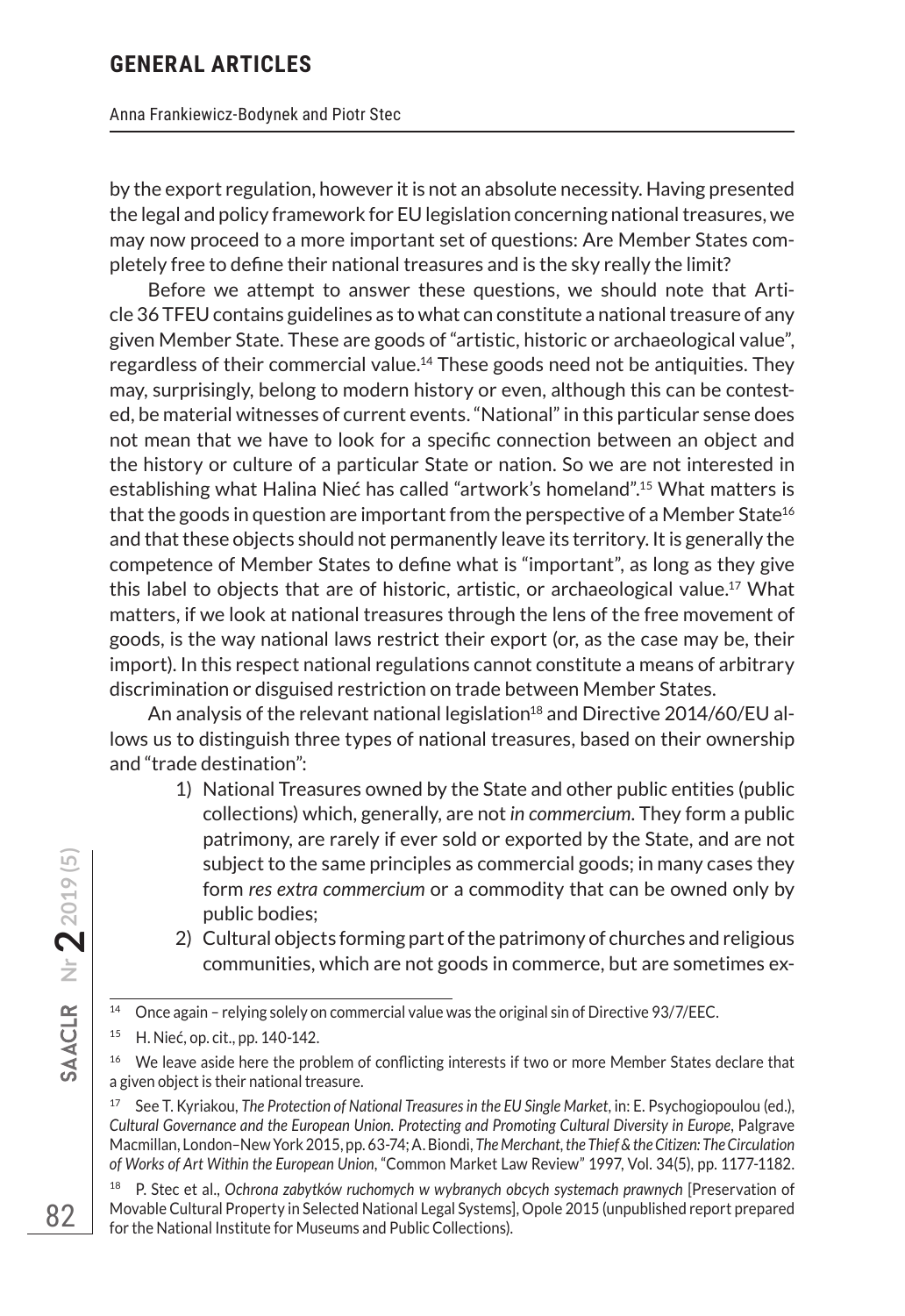ported and imported (e.g. shrine/reliquary moved from a monastery in one Member State to a monastery in another one);

3) Other cultural objects of national importance owned by non-public entities.

This classification shows that objects belonging to groups 1 and 2 are not generally destined to be commercial goods, and due to their cultural importance their permanent export is generally prohibited. This is in conformance with the wording of Article 36 TFEU, because it restricts exports in a non-arbitrary fashion and the measures are aimed at non-commercial goods. The same goes for the cultural property of churches and religious communities, at least as long as the goods in question are not destined for sale. Restrictions placed on these goods may collide not only with free movement of goods but also with religious freedoms, since in many religions holy objects are exhibited internationally. This is similar to exhibiting a state-owned national treasure abroad. If however the church decides to put its cultural treasures on the market, they will be treated as private commercial goods. From the perspective of the treaty the crucial element is to determine whether the definition of "national treasures" adopted by Member States is neither arbitrary nor constitutes a measure equivalent to a tariff. For example, an attempt to declare all national cultural goods as national treasures would be in contravention of both the letter and principles of the treaty. The rules for declaring cultural heritage items as national treasures adopted by the Member States should be clear and precise in order to avoid the risk that a decision of a competent authority to classify an item as a national treasure will be arbitrary. The principal qualifier should be the heritage value of an item, either for the Member State or one of its ethnic or religious groups, or for the European/world heritage. Another factor to be considered is the way a Member State controls art exports. In this respect we have to again take into account the means adopted by Member State's legislation. In the *Commission v. Italy*19 case, a progressive tax on exported cultural goods was declared inadmissible, while a buy-in procedure (*de facto* expropriation) was considered a legitimate means of export control. So it seems that a measure having an equivalent effect should be interpreted narrowly as a financial measure aimed at hampering the free movement of goods or a measure of equivalent character, like a general prohibition on the export of cultural goods. At the same time these rules also apply to art imports – but this issue exceeds the scope of this article.

Presently, EU Member States are free to choose the way they define and protect their national treasures, but it must be taken into account that at some point the Court of Justice of the European Union may attempt to set a common standard; as it did for length of copyright protection in the *Phil Collins* case<sup>20</sup> or for the profes-

<sup>19</sup> Case 7/68, ECR, 1968, 617.

<sup>20</sup> Joint cases C-92/92 and C-326/92, *Phil Collins v. Imtrat Handelsgesellschaft mbH and Patricia Im- und Export Verwaltungsgesellschaft mbH and Leif Emanuel Kraul v. EMI Electrola GmbH*, ECR, 1993, I-5145. This case has led to a *de facto* extension of copyright protection to the longest possible period existing in a Member State.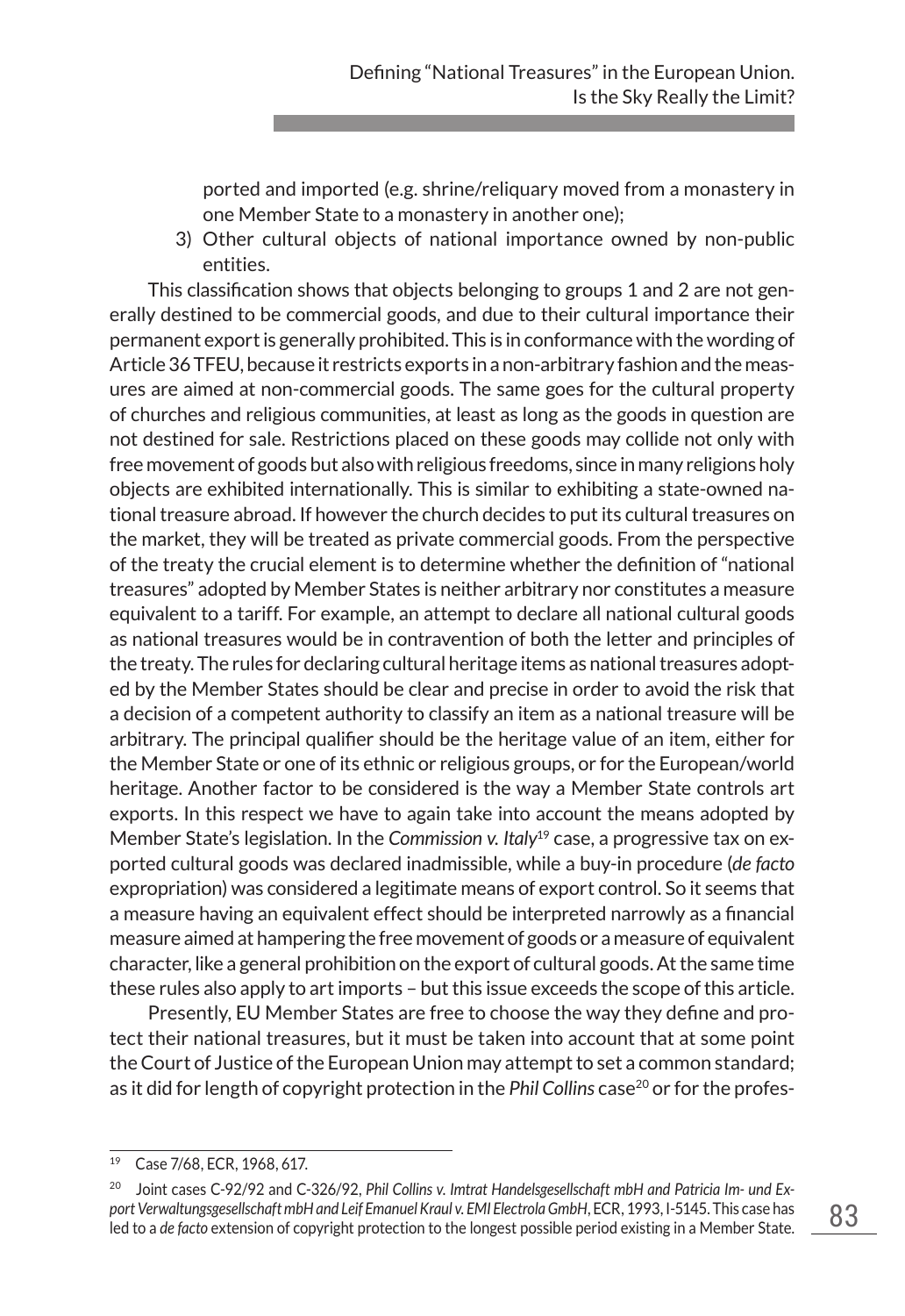Anna Frankiewicz-Bodynek and Piotr Stec

sional secrecy of in-house lawyers in *AKZO-NOBEL* case.21 In the former the Court *de facto* extended length of protection up to 70 years (the longest possible time in national legislation), while in the latter the Court searched for the least common denominator, *de facto* limiting the professional secrecy of in-house lawyers.

# National Treasures and the Enjoyment of Possessions: The ECHR Perspective

Although there is no general "right to protection of heritage",<sup>22</sup> the right of Member States to define their national treasures can be confronted with the personal right to enjoy possession of an object. By declaring that a given cultural object is a national treasure, the Member State may limit the owner's rights by imposing additional burdens on him/her, or even by expropriation of a cultural object justified by policy reasons or the need to safeguard said object. In this part of our article we attempt to show how far a Member State can go when limiting the rights of an owner of a national treasure.

Both the ECHR and CFR safeguard an owner's right to enjoy his or her possessions and they do so in a similar manner. The only difference is Article 17(2) CFR, which explicitly defines intellectual property as one of the protected types of possessions.23 This particular provision simply acknowledges the property-like status of intellectual property, i.e. something that was in fact a long term practice of the European Court of Human Rights (ECtHR)<sup>24</sup> and is not directly connected with ownership of national treasures.25

According to Article 1 of Protocol No. 1 to the ECHR: "Every natural or legal person is entitled to the peaceful enjoyment of his possessions. No one shall be deprived of his possessions except in the public interest and subject to the condi-

 $25$  Since positions of the ECHR and CFR are basically identical in this area we focus only on the former. What is said here about the right to enjoy possessions under ECHR will apply also to CFR.

<sup>21</sup> Case C-550/07 P, *Akzo Nobel Chemicals Ltd and Akcros Chemicals Ltd v. European Commission*, ECR, 2010, I-8301. This case has interfered with national rules on legal professions, limiting the right to professional secrecy only to lawyers who are independent contractors. As a consequence, in all the legal systems that allow professional lawyers to be employed as in-house lawyers, the rules on professional secrecy do not apply to these lawyers, even if national law provides otherwise.

<sup>&</sup>lt;sup>22</sup> Cultural Rights in the Case-law of the European Court of Human Rights, Council of Europe 2011 (updated 17 January 2017), pp. 12-13, https://www.echr.coe.int/Documents/Research\_report\_cultural\_rights\_ ENG.pdf [accessed: 02.08.2019].

This provision does it in a very peculiar way, suggesting that IP is the only type of property enjoying unlimited protection. Cf. P. Stec, *Wpływ Karty Praw Podstawowych na prawo własności intelektualnej* [The Impact of the Charter of Fundamental Rights on Intellectual Property Rights], in: M. Thorz (ed.), *Karta Praw Podsta*wowych Unii Europejskiej. Polityka - etyka - prawo [Charter of Fundamental Rights of the European Union. Politics – Ethics – Law], Wydawnictwo Akademii Polonijnej "Educator", Częstochowa 2009, pp. 49-62.

<sup>24</sup> Possession has an autonomous meaning under ECHR. Cf. e.g. T. Allen, *The Autonomous Meaning of 'Possessions' under the European Convention of Human Rights*, in: E. Cooke (ed.), *Modern Studies in Property Law*, Vol. II: *Property 2002*, Hart Publishing, Oxford 2003, pp. 57-80.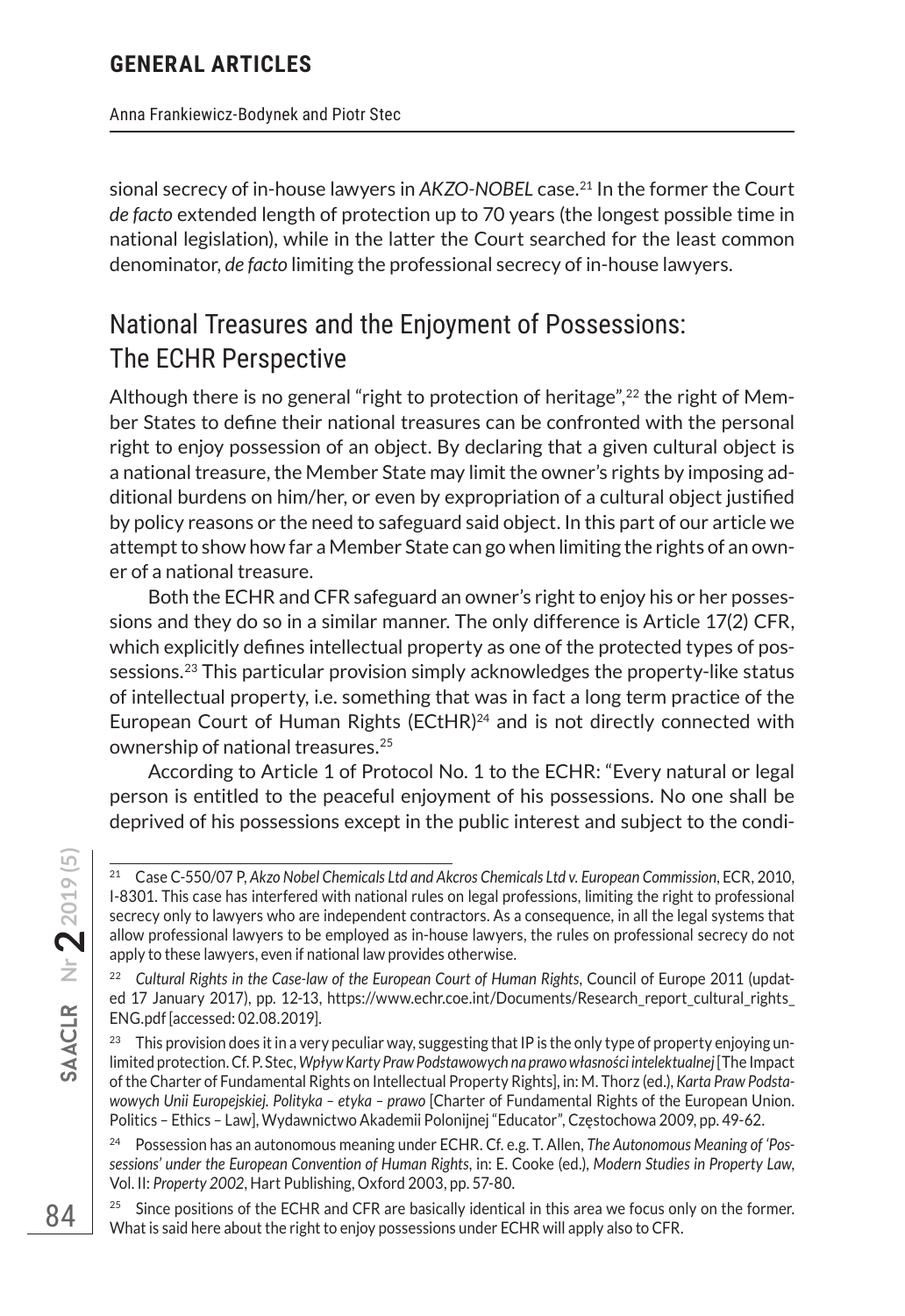tions provided for by law and by the general principles of international law".<sup>26</sup> This appears to be a negative right, aimed at protecting an individual against any arbitrary action on the part of a State and its agents. The ECHR however also sees a "positive" side of this right, understood as an obligation on the part of a State to undertake certain legislative actions in order to safeguard the right to possession. The State should: 1) introduce laws protecting the peaceful enjoyment of possession; 2) set forth rule regarding expropriation or limitations on ownership only in conformance with the Article 1 of Protocol No. 1 to the ECHR; 3) set forth rules for control of the enjoyment of possession in conformity with the public interest.<sup>27</sup> Hence the owner's right can be limited only in public interest, and these limitations cannot be excessive (the proportionality principle).<sup>28</sup> Public interest is a general clause that should be interpreted *de casu ad casum*, taking into account the political, cultural, social, and economic situation of any given country.29

Expropriation cannot therefore be effectuated for private purposes. However it is possible to transfer expropriated property rights to another person, provided that this or other means of limiting the right to enjoy possessions "serves strengthening of social justice, serving as a means to achieve a rightful objective".<sup>30</sup> The ECtHR considers the protection of cultural heritage as a justifiable public interest limiting not only the right of possessions, but also other rights, such as for instance freedom of expression.

This conclusion results from the judgment in the *Ehrmann and SCI VHI v. France* case.31 In this particular case the Court had to decide if planning and heritage protection rules unlawfully limited artistic freedom. The applicant in this case was

<sup>&</sup>lt;sup>26</sup> Protocol to the Convention for the Protection of Human Rights and Fundamental Freedoms, 20 March 1952, 213 UNTS 262.

<sup>27</sup> S. Jarosz-Żukowska, *Wywłaszczenie faktyczne w orzecznictwie Europejskiego Trybunału Praw Człowieka*  [Expropriation *de facto* in the Case Law of the European Court of Human Rights], in: A. Bator et al. (eds.), *Współczesne koncepcje ochrony wolności i praw podstawowych* [Modern Concepts for the Protection of Freedoms and Fundamental Rights], Prawnicza i Ekonomiczna Biblioteka Cyfrowa, Wrocław 2013, p. 84.

<sup>28</sup> European Court of Human Rights, *Adriana C. Goudswaard-van der Lans v. the Netherlands*, Application No. 75255/01, Judgment of 22 September 2005; European Court of Human Rights, *Kjartan Ásmundsson v. Iceland*, Application No. 60669/00, Judgment of 12 October 2004; European Court of Human Rights, *Sporrong and Lönnroth v. Sweden*, Application Nos. 7151/75, 7152/75, Judgment of 23 September 1982.

<sup>&</sup>lt;sup>29</sup> J. Czepek, Zobowiązania pozytywne państwa w sferze praw człowieka pierwszej generacji na tle Europejskiej *Konwencji Praw Człowieka* [State's Positive Obligations in the Sphere of First Generation Human Rights under the European Convention on Human Rights], Wydawnictwo Uniwersytetu Warmińsko-Mazurskiego, Olsztyn 2014, pp. 232-234; Ł. Duda, J. Kociubiński, *Realizacja ochrony własności w Europejskiej Konwencji Praw Człowieka na podstawie orzeczenia Lithgow i inni* [Implementation of the Protection of Property in the European Convention on Human Rights on the Basis of the Lithgow and Others Ruling], in: M. Sadowski, P. Szymaniec (eds.), *Własność – idea, instytucje, ochrona* [Property – Idea, Institutions, Security], Koło Naukowe Doktryn Politycznych i Prawnych; Katedra Doktryn Politycznych Wydziału Prawa, Administracji i Ekonomii Uniwersytetu Wrocławskiego, Wrocław 2009, p. 236.

<sup>30</sup> European Court of Human Rights, *Dokić v. Bosnia and Herzegovina*, Application No. 6518/04, Judgment of 27 May 2010. See also S. Jarosz-Żukowska, *Wywłaszczenie faktyczne…*, p. 85.

<sup>&</sup>lt;sup>31</sup> Application No. 2777/10, Judgment of 7 June 2011.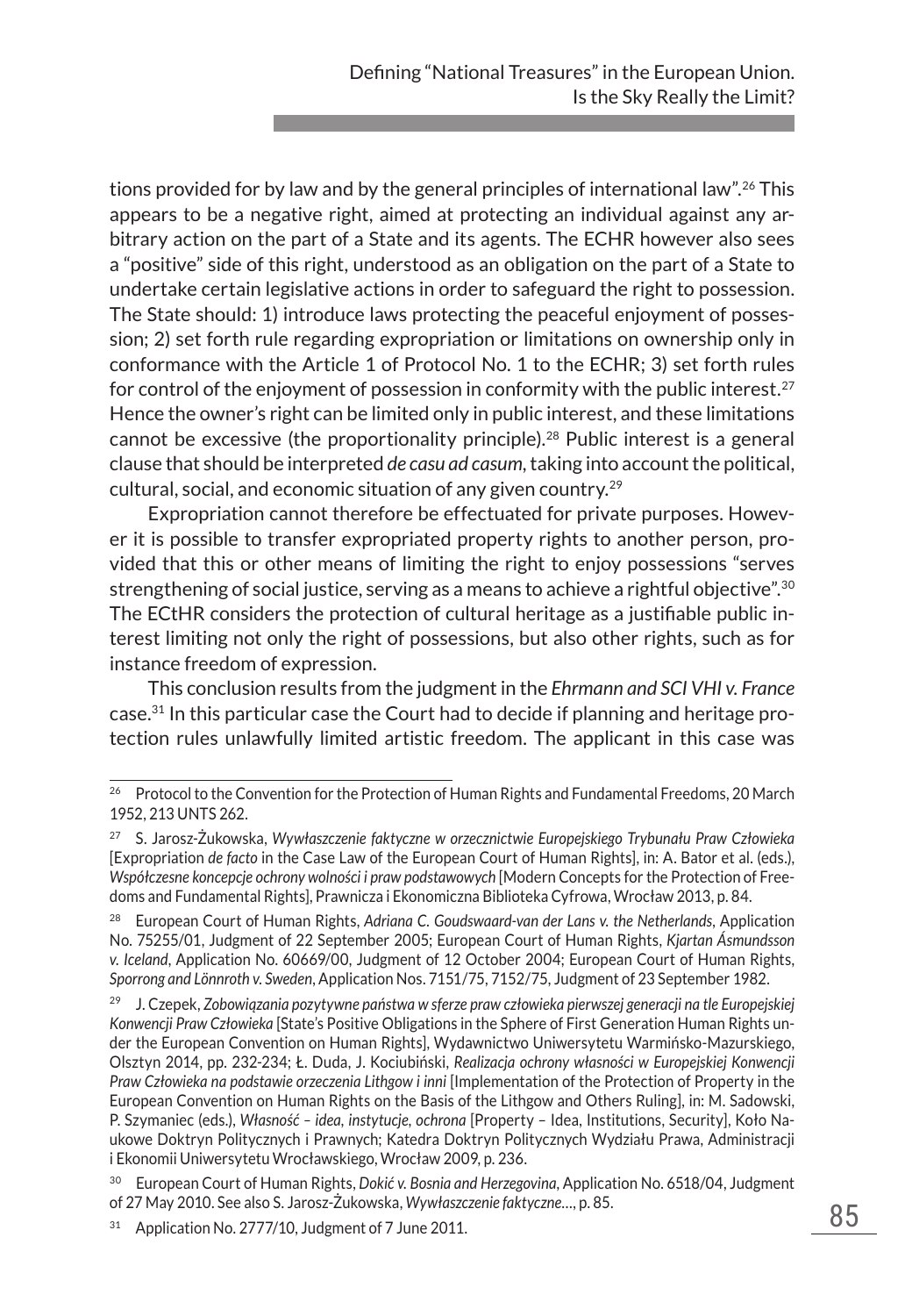Anna Frankiewicz-Bodynek and Piotr Stec

a visual artist who was fined for having carried out work on the facade of a public access building within sight of a church and a manor classed as historic monuments. Such works required a prior permit. The Court stated that planning rules aimed at heritage protection have priority over artistic freedom. This case is important to the issue of national treasures in that it shows the Court is somewhat sympathetic to the idea that protection of cultural heritage as a value that has priority over some other values protected by the ECHR. In this judgment the Court had stated that in this particular case the limitation placed on the right of expression was in the general interest and "necessary in a democratic society". In other judgments the Court decided that limiting freedom of enjoyment of possession (e.g. granting a State pre-emption rights) can be justified by the need to safeguard the access of the general public to objects constituting part of the universal culture and cultural heritage of mankind (*Beyeler v. Italy* case),<sup>32</sup> or by the need to protect national cultural heritage (e.g. restricting use of a historical real property; the *Potomska and Potomski v. Poland* case).33 According to the Court these restrictions applied both to antiquities and modern cultural heritage.34

It is however hard to predict what position the Court will take when analysing the validity of laws restricting enjoyment of possession of cultural objects considered "national treasures" by a particular State. An analysis of the cultural property judgments conducted by Fabian Michl led to the conclusion that the Court's judgments tend to be biased either toward a State or towards an owner of a cultural object.35 This however does not mean that any attempt to predict what the Court will do is equivalent to playing "heads or tails".

While European Member States are authorized to define what constitutes their national treasures, nevertheless in doing so they are limited by previously undertaken obligations, including the ECHR, which is now clearly an element of the EU legal system. Thus, the way in which EU Member States approach this problem must take into account limitations imposed by Protocol No. 1 to the ECHR. Just as in the case of the free movement of goods, adopted measures cannot be arbitrary and disproportional, and any limitation of ownership rights has to be compensated by the State (cf. *Debelianovi v. Bulgaria*36 and *Kozacioğlu v. Turkey*37). The above rules apply to both express and implied (*de facto*) expropriations (e.g. expropriation by excessive taxation).38

<sup>38</sup> S. Jarosz-Żukowska, *Wywłaszczenie faktyczne…*, p. 87.

<sup>32</sup> Application No. 33202/96, Judgment of 5 January 2000.

<sup>&</sup>lt;sup>33</sup> Application No. 33949/05, Judgment of 29 March 2001; Final judgment of 4 November 2001.

<sup>34</sup> A. Młynarska-Sobaczewska, *Right to Culture*, Scholar Publishing House, Warsaw 2018, p. 110.

<sup>35</sup> F. Michl, *The Protection of Cultural Goods and the Right to Property under the ECHR*, in: E. Lagrange, S. Oeter, R. Uerpmann-Wittzack (eds.), *Cultural Heritage and International Law*, Springer, Berlin–New York–Heidelberg 2018, pp. 109-127.

<sup>36</sup> Application No. 61951/00, Judgment of 29 March 2007.

<sup>37</sup> Application No. 2334/03, Judgment of 19 February 2009; A. Młynarska-Sobaczewska, op. cit., pp. 103-104.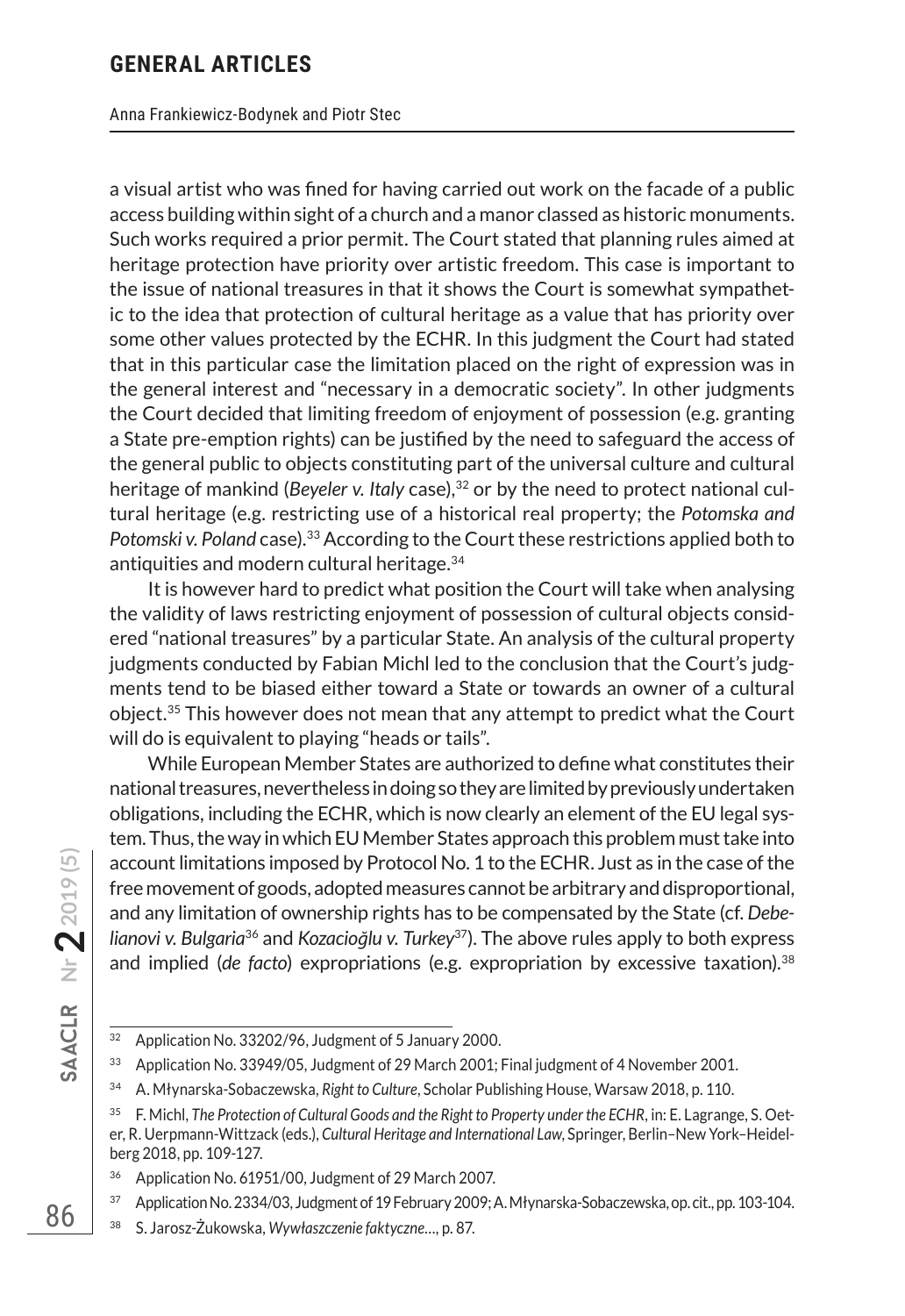# National Treasures and Constitutional Law

The third level of our analysis is connected with the constitutional limits of defining or classifying cultural objects as national treasures (and also thus limiting the free movement thereof). From the constitutional standpoint, cultural goods fall within the scope of constitutionally protected "property" or "possessions"; thus general constitutional rules on limits on ownership will apply.

John H. Merryman spoke about "art importing" and "art exporting" countries,  $39$ and for the purposes of this article another distinction – namely between "heritage rich" and "heritage deprived" countries – may also prove useful. Indeed, attitudes towards art exports differ from country to country, depending on where they lie on the "exporter-importer" and "rich-deprived" scales. Belgium, for instance, limits itself to protection of selected heritage items deemed most crucial for the country's culture and history,40 while Poland, with its history of plunder and deliberate destruction of cultural heritage over the course of its stormy past, is ready to protect even items of relatively modest market value, provided that they are old enough and culturally important. Thus in Poland it is assumed that each time a cultural object is exported permanently the country's heritage assets diminish.41 Another policy reason for limiting not only export, but also art loans and museum exchanges, is the need to safeguard access to cultural property both for locals and foreign tourists lured by the opportunity to see things they cannot see at home.<sup>42</sup>

For the purposes of this article we take a brief look at four different constitutional systems: Germany, France, Italy, and Poland. France and Italy were chosen as a *Stichprobe* (*spot check*), as being two countries with robust and very old systems of protection of cultural property. Germany and Poland were chosen as countries that have had to deal with the aftermath of a totalitarian past (albeit from different standpoints). Moreover, the first two countries belong to the Romanic legal family, while the latter belong to the Germanic legal family, so the chosen sample covers both principal branches of civil law.43

<sup>39</sup> J.H. Merryman, *Thinking About Elgin Marbles. Critical Essays on Cultural Property, Art and Law*, Wolters Kluwer, Austin–Boston–Chicago–New York–The Netherlands 2009, p. 32.

<sup>&</sup>lt;sup>40</sup> According to the so-called "Topstukkendecreet" only the exportation of goods listed verbatim as constituting movable heritage of the Flemish Community requires a license. Cf. Article 3 of the *Decreet houdende bescherming van het roerend cultureel erfgoed van uitzonderlijk belang/Décret portant protection du patrimoine culturel mobilier présentant un intérêt exceptionnel*, 24 January 2003 (with amendments). Both language versions (Flemish and French) are available at: http://www.ejustice.just.fgov.be/cgi\_loi/change\_ lg.pl?language=nl&la=N&cn=2003012440&table\_name=wet [accessed: 02.10.2019].

<sup>41</sup> S.M. Buczyński, *Regulacje wywozowe jako szczególne ograniczenie prawa własności* [Export Regulations as a Specific Restriction on Property Rights], in: W. Pływaczewski, B. Gadecki (eds.), *Ochrona dziedzictwa kulturowego i naturalnego. Perspektywa prawna i kryminologiczna* [Protection of Cultural and Natural Heritage. Legal and Criminological Perspective], C.H. Beck, Warszawa 2015, p. 117.

 $42$  Ibidem, p. 113.

<sup>&</sup>lt;sup>43</sup> It should be noted that although Poland does not fit easily into this classical Romanic - Germanic division, its public law, and in particular its Constitution, has always been strongly influenced by German and Austrian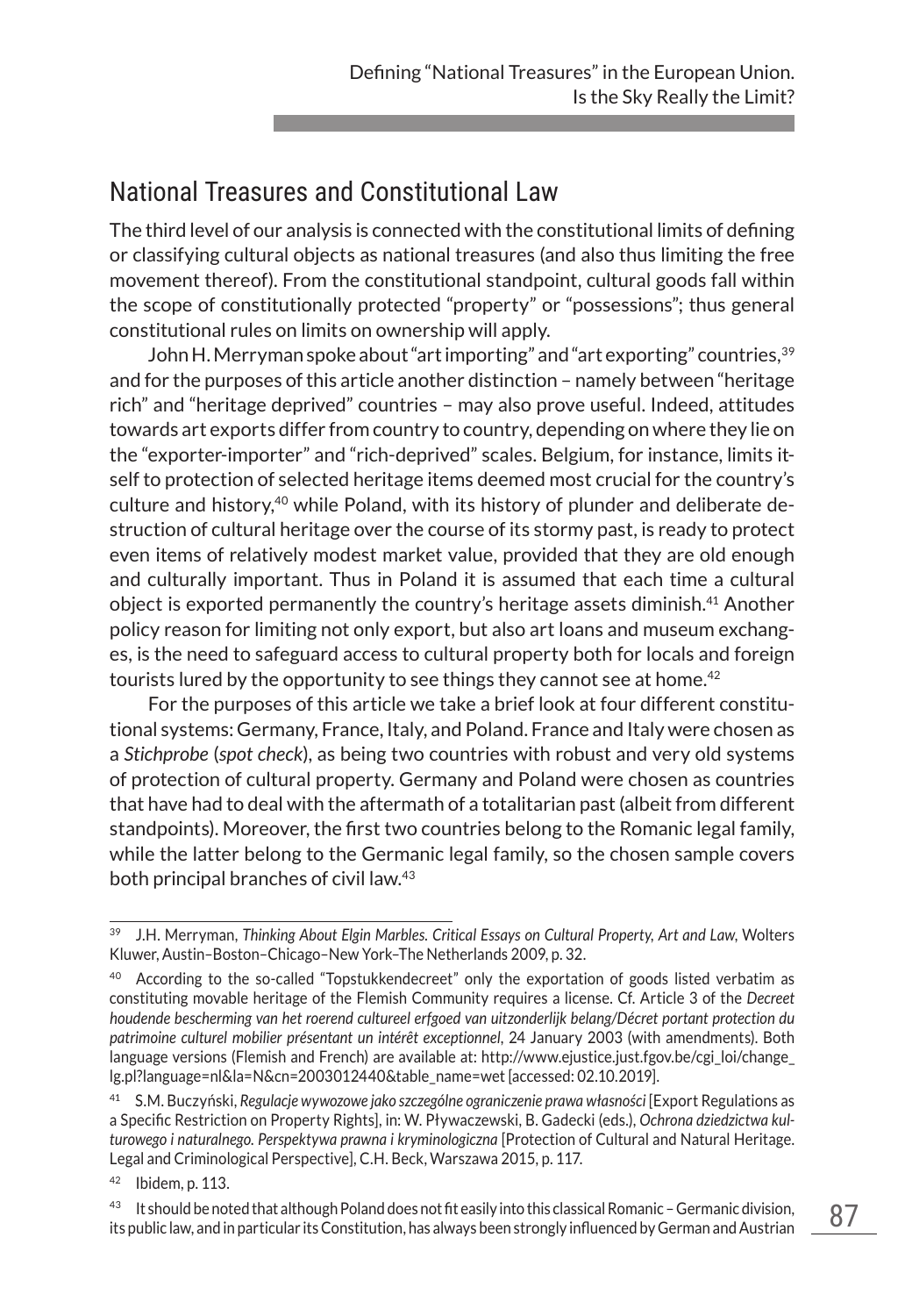Anna Frankiewicz-Bodynek and Piotr Stec

The French Constitution states in its preamble that the French People's attachment to the idea of human rights is proclaimed in the Declaration of Human and Civic Rights of 1789, as confirmed and complemented by the preamble to the 1946 French Constitution.<sup>44</sup> The Declaration proclaimed the triad of equality, fraternity, and liberty as fundamentals of the human rights system.45 In consequence, any restrictions of the above liberties need to be statutory. Property rights are deemed "sacred and inviolable", and expropriation is allowed only for public purposes and in exchange for just compensation. The Preamble to the 1946 Constitution states that the Nation safeguards equal access to education and culture. This justifies restricting the property rights of owners of cultural goods in order to allow the general public to access privately-owned cultural goods.

The Italian Constitution of 1947<sup>46</sup> protects inviolable human rights, but also requires the people to discharge their duties of political, social, and economic solidarity (Article 2). At the same time, the Republic preserves and enhances the historical and artistic heritage of the Nation (Article  $9$ ).<sup>47</sup> The above values are often contradictory, and the constitution has to balance the rights of the individual and the duty to protect heritage. This is quite clearly visible in the case of property rights. Private property is protected, but the law can set limits on the free enjoyment of property in order to safeguard the social functions of property. Cultural property ownership can be restricted, but only to the limits proportional to its heritage value. The same goes for expropriation.<sup>48</sup> This priority of the public interest over the rights of an owner was clearly stated by the members of the Constitutional Assembly.49

law. This justifies classifying it as "Germanic". It is also a post-Socialist legal system, although we doubt if the maintenance of a (post)socialist legal system is still relevant in contemporary comparative legal research.

<sup>44</sup> *Constitution du 4 octobre 1958*, Journal officiel de la République française, 5 October 1958, https:// www.legifrance.gouv.fr/affichTexte.do?cidTexte=LEGITEXT000006071194 [accessed: 02.10.2019].

<sup>45</sup> M. Maciejewski, *Początki koncepcji oraz regulacji praw i wolności człowieka do czasów Oświecenia* [The Beginnings of the Concept and Regulation of Human Rights and Freedoms up to the Time of the Enlightenment], in: A. Bator et al., op. cit., p. 16.

<sup>46</sup> *Costituzione della Republica Italiana*, Gazzetta Ufficiale No. 298, 27 December 1947, https://www.senato.it/documenti/repository/istituzione/costituzione.pdf [accessed: 20.10.2019].

<sup>47</sup> S. Calò, M. Malè, E. Tamburrino (eds.), *Developed Legal and Regulatory Framework for Protection of Medieval Ruins*, May 2018, p. 8, https://www.interreg-central.eu/Content.Node/Deliverable-D.-T3.3.1-Rev-2.1-(1)-1.pdf [accessed: 01.11.2019].

<sup>48</sup> *Decreto Legislativo 22 gennaio 2004, n. 42 "Codice dei beni culturali e del paesaggio"* [Legislative Decree No. 42 of 22 January 2004 "Cultural Heritage Code"], Gazzetta Ufficiale No. 45, 24 February 2004, https://www.normattiva.it/uri-res/N2Ls?urn:nir:stato:decreto.legislativo:2004;42~art182 [accessed: 20.10.2019].

<sup>49</sup> A. Ragusa, *Costituzione e cultura. Il dibattito in tema di Beni culturali nei lavori dell'Assemblea costituente*  [Constitution and Culture. A Debate on Cultural Goods in the Works of the Constitutional Assembly], "Storia e Futuro. Rivista di storia e storiografia online" 2010, Vol. 22, http://storiaefuturo.eu/costituzione-cultura-dibattito-in-tema-beni-culturali-lavori-dellassemblea-costituente/ [accessed: 20.10.2019].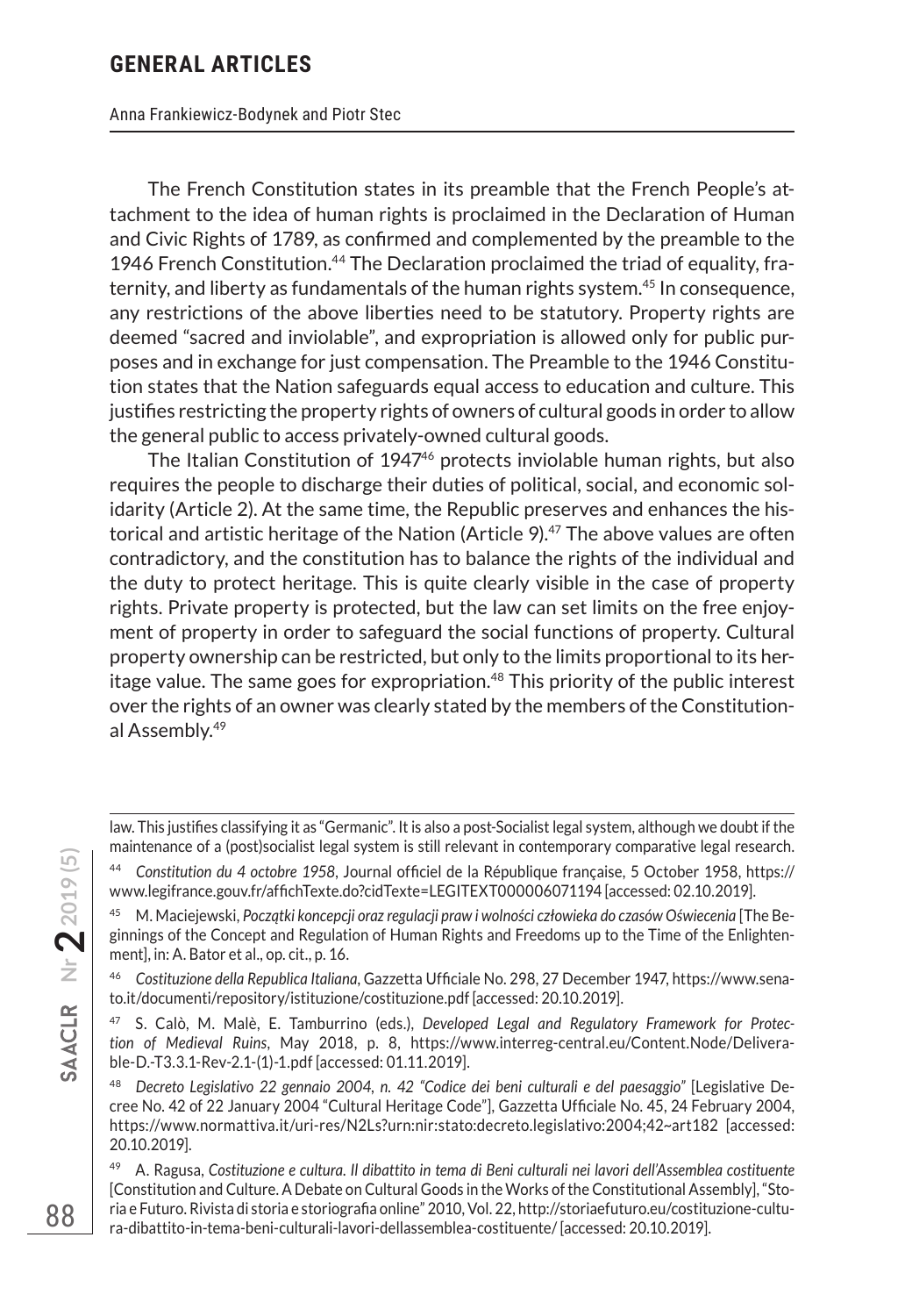The German Constitution ("Basic Law"; *Grundgesetz für die Bundesrepublik*  Deutschland) of 1949<sup>50</sup> safeguards the right to own property, but within statutory limits. According to Article 14(2) "ownership is an obligation" and its use shall also serve the public good. This fits in well with the concept of restricting ownership rights of national treasures due to their intrinsic heritage value. Such restrictions have to be introduced by a statute and be proportional, i.e. adequate to the declared purpose.51 The same goes for expropriation, which is permissible only for common goods.52 It should also be noted that the German Constitution allows for placing limitations on fundamental rights, including property ownership, if they are used and abused to combat the democratic political order (Article 18).

The Polish Constitution of 1997<sup>53</sup> does not differ significantly from the three mentioned above. The right to property is one of the constitutional and fundamental rights.54 The constitutional principle of protection of property is contained in Article 21(1), enabling expropriation only for a public purpose and for just compensation. The Constitutional Tribunal has ruled that just compensation must be equivalent to the deprivation of ownership and cannot be paid in instalments. For a long period of time any attempt to restrict a person's right to enjoy possessions was treated by the Constitutional Tribunal as one of the forms of expropriation. However, a few years ago, in a somewhat surprising move, the Tribunal changed its position on the subject, stating that restricting the rights associated with possession is not an expropriation, and that owners do not enjoy constitutional protection in this respect.<sup>55</sup>

Constitutional rights can be limited only by a statute and only if they are necessary in a democratic State for safeguarding its safety and public order, or to protect the environment, health, or public morality. These restrictions must be necessary, useful, and proportional.<sup>56</sup> Limitations of property rights also constitute a *lex specialis*. While this is a closed list of reasons for limiting constitutional rights, it has been noted in the literature that the Constitutional Tribunal tends to extend the scope of such notions as "public safety" or "state security".57 It should also be

- $55$  Just for the record this judgment was delivered before the 2015 constitutional stalemate.
- <sup>56</sup> Polish Constitutional Tribunal, Judgment of 22 September 2005, KP 1/05, at IV.3.

<sup>50</sup> *Grundgesetz für die Bundesrepublik Deutschland*, Bundesgesetzblatt Part I, p. 404, http://www.gesetze-im-internet.de/gg/index.html [accessed: 02.10.2019]. English translation available in *Basic Law for the Federal Republic of Germany*, last amended on 28 March 2019, translated by C. Tomuschat et al., Deutscher Bundestag, Berlin 2019, https://www.btg-bestellservice.de/pdf/80201000.pdf [accessed: 01.11.2019].

<sup>51</sup> M. Bożek, *System konstytucyjny Republiki Federalnej Niemiec* [The Constitutional System of the Federal Republic of Germany], Wydawnictwo Sejmowe, Warszawa 2017, p. 23.

<sup>52</sup> Ibidem, p. 43.

<sup>53</sup> *Konstytucja Rzeczypospolitej Polskiej z dnia 2 kwietnia 1997 r.*, Dziennik Ustaw 1997 No. 78 item 483.

<sup>54</sup> A. Frankiewicz, *Konstytucyjna regulacja własności w Rzeczypospolitej Polskiej* [Constitutional Regulation of Ownership in the Republic of Poland], in: M. Sadowski, P. Szymaniec, op. cit., pp. 178-193.

<sup>57</sup> S. Jarosz-Żukowska, *Przesłanki dopuszczalności ograniczeń prawa własności w praktyce orzeczniczej polskiego Trybunału Konstytucyjnego* [Prerequisites for Limiting Ownership Rights in the Judgments of the Polish Constitutional Tribunal], in: K. Skotnicki (ed.), *Własność: zagadnienia ustrojowo-prawne. Porównanie rozwią-*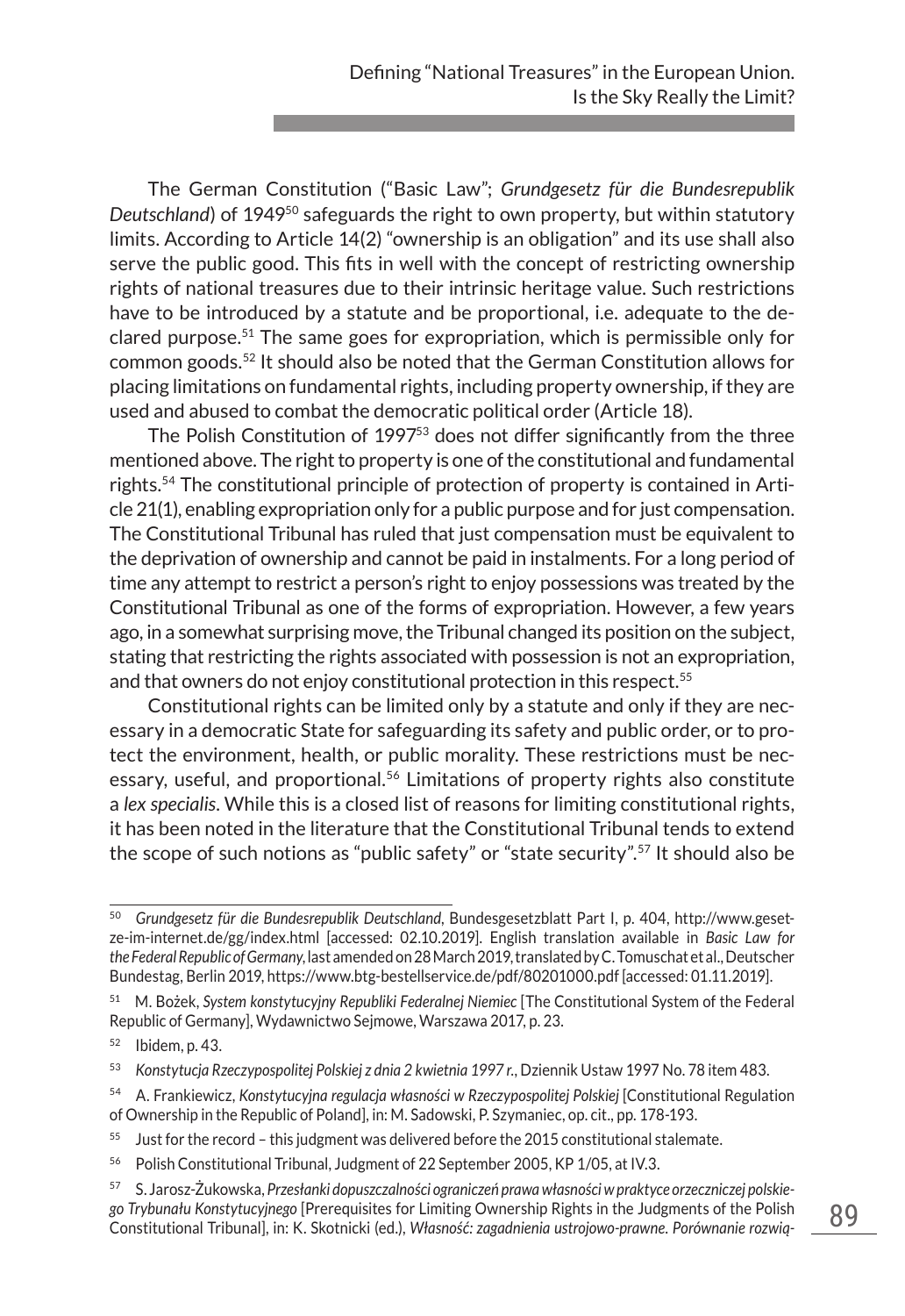noted that the protection of national heritage or cultural objects is not, surprisingly, a constitutional prerequisite for limiting rights and freedoms. This means that justifying any restrictions in this area requires more advanced legal engineering in light of the above-mentioned position of the Constitutional Tribunal.

All the national constitutions briefly described above have a rather high level of protection of property, albeit with the possibility to limit ownership rights for public purposes. These limitations, including in the field of heritage protection, must balance public and private interests and provide for just compensation.<sup>58</sup> These actions cannot be arbitrary or unpredictable, which makes it difficult to define or classify an object as a national treasure following its removal from the nation's territory.

## Conclusions

The EU Member States' right to define and to protect national treasures is one of those rights arising under both the constitutional law of the EU as well as that of its Member States. This right is limited not only by Article 36 TFEU, but also by domestic constitutions and the ECHR. Somewhat surprisingly other EU legislation, and in particular cultural goods import and export regulations, are only remotely connected with the "national treasures" exception, because their *ratio* is security rather than heritage protection. Although Member States are free to define their national treasures, the way they do so and the ways in which they control their exportation cannot be used to circumvent the rules on the free movement of goods. On the constitutional and human rights planes, the principal factor limiting the lawmakers' creativity in creating a framework for protection of national treasures is the right of every natural or legal person to the peaceful use and enjoyment of one's possessions. Hence any attempt to limit the export of cultural goods cannot infringe this particular right.

Basing on the existing case law, we can extrapolate a set of principles that can be used as guidelines for almost failsafe legislations with respect to national treasures. First, there should be clear rules as to what constitutes national treasure and how are they defined or classified, so as to avoid arbitrary and unjustified expropriations. Second, when determining which goods constitute national treasures, the Member States should take into account the rule that such classification cannot constitute a disguised custom or tariff, nor interfere too deeply with ownership rights. Thus it would be inadmissible, for example, to create a definition of national treasures that covers practically all cultural property on the territory of a Member State. A total export prohibition would also be inadmissible. Third, classification of a privately-owned cultural object as a national treasure requires payment of just compensation. Fourth, classification *ex post*59 can only be applied in extraordinary circumstances, e.g. in the

*zań w państwach Europy Środkowo-Wschodniej* [Ownership: Constitutional Aspects. A Comparison of Models Adopted in East-Central European Countries], Łódzkie Towarzystwo Naukowe, Łódź 2006, pp. 218-219.

<sup>58</sup> Polish Constitutional Tribunal, Judgment of 8 May 1990, K 1/90.

<sup>59</sup> By an *ex post* classification we mean a classification occurring after the exportation of a cultural object, admissible under the directive. Such would be an extraordinary measure and should be applied with caution.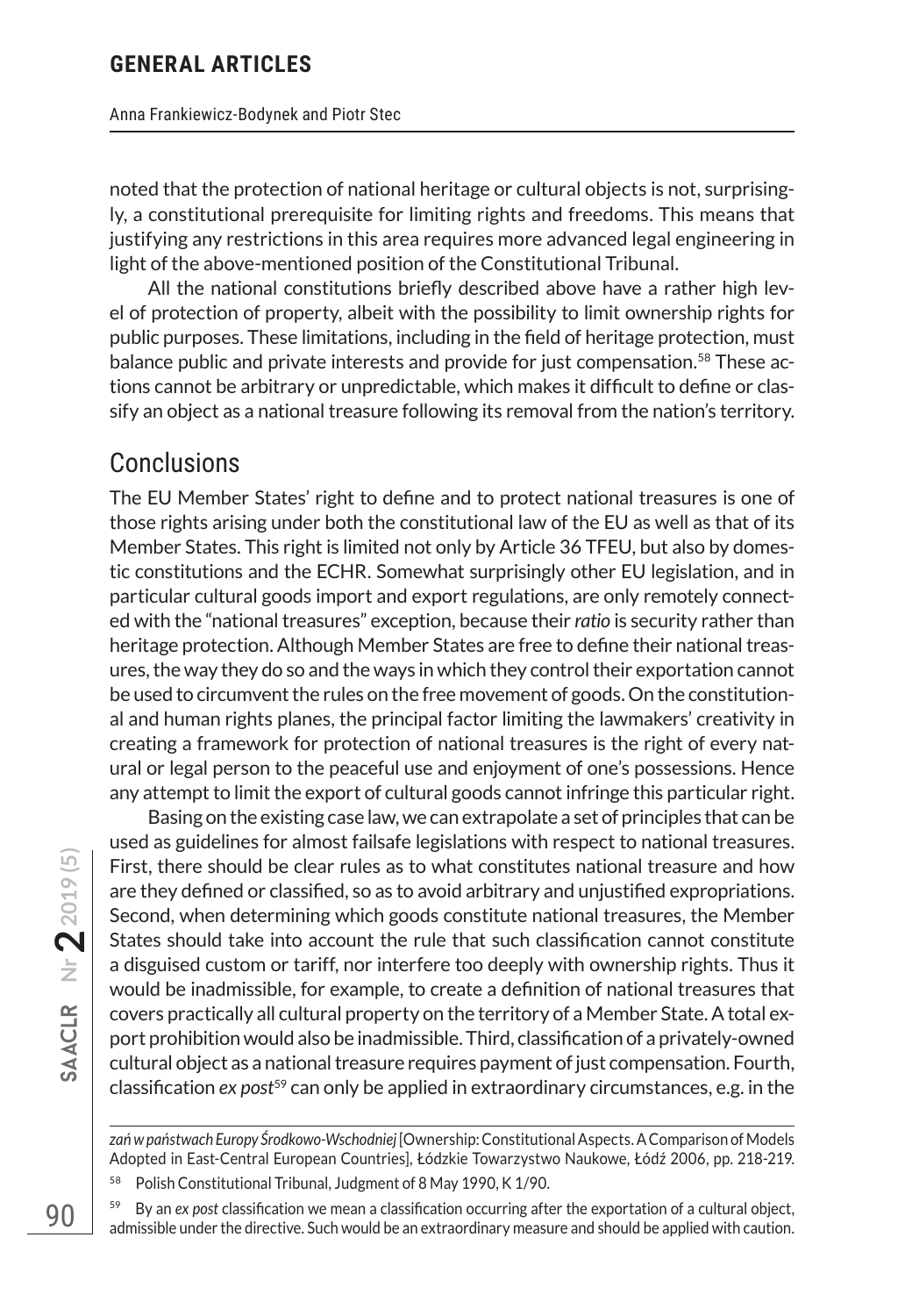case of illegally exported objects or objects exported before classification rules came into force. Fifth, since on all three levels only non-state property is protected against arbitrary actions of the State, more severe trade limitations may be placed on publicly-owned national treasures than on privately-owned ones. Sixth, both export and constitutional rules make it difficult for Member States to widen the scope of national treasures and diversify measures prohibiting their export. It seems that two "safe" options are the prohibition of permanent export (while granting a temporary license) and a State's statutory buy-out right. Finally, export prohibitions of national treasures should be balanced by the right of individuals to invest in cultural property, even if it cannot leave the territory of a Member State. Limitations on the free movement of goods will hence be compensated by the free movement of capital. This leads us to the conclusion that national treasures should be treated in this respect as a special type of property, closer to immovable rather than to personal property.

Regardless of the potentially *failsafe* nature of the above guidelines, we should bear in mind that there is a high level of uncertainty regarding the approaches of the various courts to the definition of national treasures and the means of their protection, both at the European and domestic levels. For instance, it is possible that the Court of Justice of the European Union will assume the right to assess whether the definition of a national treasure is compatible with the TFEU, or may try to find a common denominator for admissible ways of controlling the exportation of cultural objects.

It is also possible that the domestic constitutional courts and the European Court of Human Rights will eventually be biased either towards the protection of the national heritage of Member States at the expense of ownership rights, or will go in the other direction and will protect owners' rights at the expense of the integrity of Member States' national heritage. At this point in time, despite the existence of much guess work disguised as scholarly legal analysis, we can only adopt a "wait and see" approach. Time will tell if the new approaches towards national treasures are fit for the intended purposes.

#### References

- Allen T., *The Autonomous Meaning of 'Possessions' under the European Convention of Human Rights*, in: E. Cooke (ed.), *Modern Studies in Property Law*, Vol. II: *Property 2002*, Hart Publishing, Oxford 2003.
- Biondi A., *The Merchant, the Thief & the Citizen: The Circulation of Works of Art Within the European Union*, "Common Market Law Review" 1997, Vol. 34(5).
- Bożek M., *System konstytucyjny Republiki Federalnej Niemiec* [The Constitutional System of the Federal Republic of Germany], Wydawnictwo Sejmowe, Warszawa 2017.
- Buczyński S.M., *Regulacje wywozowe jako szczególne ograniczenie prawa własności* [Export Regulations as a Specific Restriction on Property Rights], in: W. Pływaczewski, B. Gadecki (eds.), *Ochrona dziedzictwa kulturowego i naturalnego. Perspektywa prawna i kryminologiczna* [Protection of Cultural and Natural Heritage. Legal and Criminological Perspective], C.H. Beck, Warszawa 2015.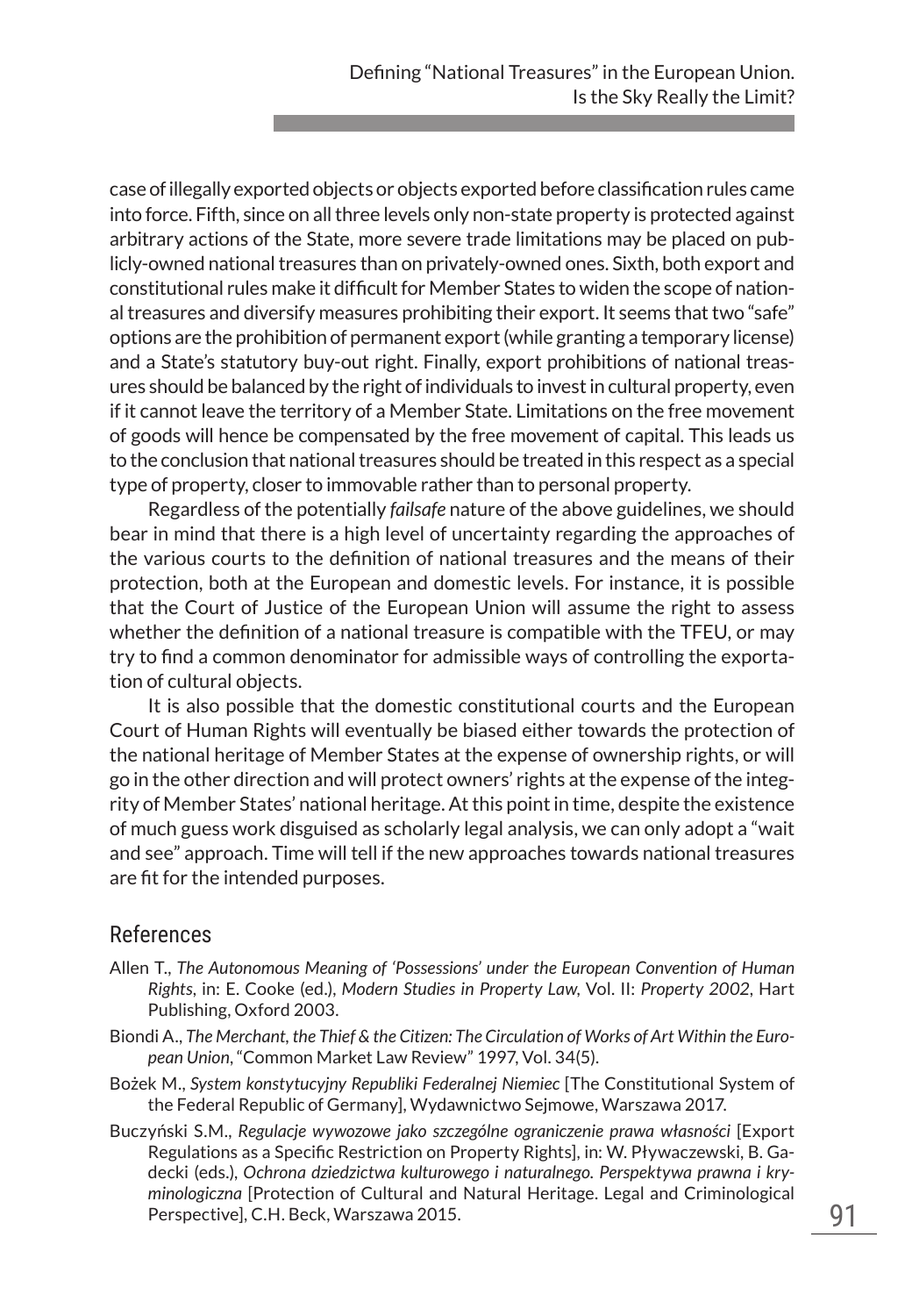Anna Frankiewicz-Bodynek and Piotr Stec

- Calò S., Malè M., Tamburrino E. (eds.), *Developed Legal and Regulatory Framework for Protection of Medieval Ruins*, May 2018, https://www.interreg-central.eu/Content.Node/Deliverable-D.-T3.3.1-Rev-2.1-(1)-1.pdf [accessed: 01.11.2019].
- Case 7/68, *Commission of the European Communities v. Italian Republic*, ECR, 1968, 617.
- Case C-550/07 P, *Akzo Nobel Chemicals Ltd and Akcros Chemicals Ltd v. European Commission*, ECR, 2010, I-8301.
- Čeginskas V.L.A., *The Added European Value of Cultural Heritage. The European Heritage Label*, "Santander Art and Culture Law Review" 2018, Vol. 4(2).
- Charter of Fundamental Rights of the European Union (consolidated version), OJ C 202, 7.06.2016, p. 389.
- *Constitution du 4 octobre 1958* [Constitution of 4 October 1958], Journal officiel de la République française, 5 October 1958, https://www.legifrance.gouv.fr/affichTexte. do?cidTexte=LEGITEXT000006071194 [accessed: 02.10.2019].
- *Costituzione della Republica Italiana* [Constitution of the Italian Republic], Gazzetta Ufficiale No. 298, 27 December 1947, https://www.senato.it/documenti/repository/istituzione/costituzione.pdf [accessed: 20.10.2019].
- Council Directive 93/7/EEC of 15 March 1993 on the return of cultural objects unlawfully removed from the territory of a Member State, OJ L 74, 27.03.1993, p. 74.
- Council Regulation (EC) No. 116/2009 of 18 December 2008 on the export of cultural goods (Codified version), OJ L 39, 10.02.2009, p. 1.
- Council Regulation (EEC) No. 3911/92 of 9 December 1992 on the export of cultural goods, OJ L 395, 31.12.1992, p. 1.
- Craufurd Smith R., *Article 151 EC and European Identity*, in: R. Craufurd Smith (ed.), *Culture and European Union Law*, Oxford University Press, Oxford 2004.
- *Cultural Rights in the Case-law of the European Court of Human Rights*, Council of Europe 2011 (updated 17 January 2017), https://www.echr.coe.int/Documents/Research\_report\_ cultural\_rights\_ENG.pdf [accessed: 02.11.2019].
- Czepek J., *Zobowiązania pozytywne państwa w sferze praw człowieka pierwszej generacji na tle Europejskiej Konwencji Praw Człowieka* [State's Positive Obligations in the Sphere of First Generation Human Rights under the European Convention on Human Rights], Wydawnictwo Uniwersytetu Warmińsko-Mazurskiego, Olsztyn 2014.
- *Decreet houdende bescherming van het roerend cultureel erfgoed van uitzonderlijk belang/Décret portant protection du patrimoine culturel mobilier présentant un intérêt exceptionnel*, 24 January 2003 (with amendments), http://www.ejustice.just.fgov.be/cgi\_loi/ change\_lg.pl?language=nl&la=N&cn=2003012440&table\_name=wet [accessed: 02.10.2019].
- *Decreto Legislativo 22 gennaio 2004, n. 42 "Codice dei beni culturali e del paesaggio"* [Legislative Decree No. 42 of 22 January 2004 "Cultural Heritage Code"], Gazzetta Ufficiale No. 45, 24 February 2004, https://www.normattiva.it/uri-res/N2Ls?urn:nir:stato:decreto.legislativo:2004;42~art182 [accessed: 20.10.2019].
- Directive 2014/60/EU of the European Parliament and of the Council of 15 May 2014 on the return of cultural objects unlawfully removed from the territory of a Member State and amending Regulation (EU) No. 1024/2012 [Recast], OJ L 159, 28.05.2014, p. 1.
- Duda Ł., Kociubiński J., *Realizacja ochrony własności w Europejskiej Konwencji Praw Człowieka na podstawie orzeczenia Lithgow i inni* [Implementation of the Protection of Property in the European Convention on Human Rights on the Basis of the Lithgow and Others Ruling], in: M. Sadowski, P. Szymaniec (eds.), *Własność – idea, instytucje, ochrona* [Property – Idea, Institutions, Security], Koło Naukowe Doktryn Politycznych i Prawnych;

92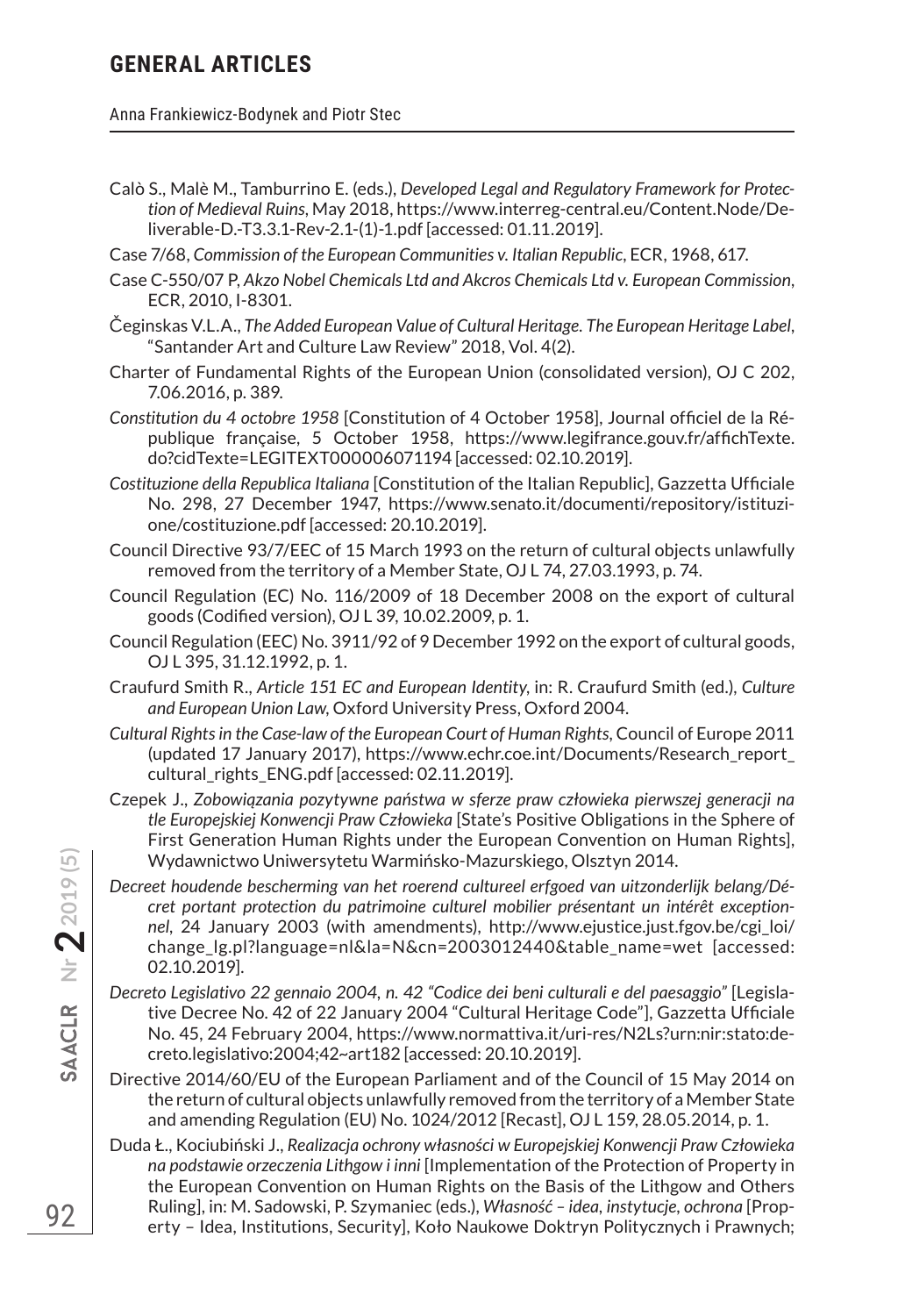Katedra Doktryn Politycznych Wydziału Prawa, Administracji i Ekonomii Uniwersytetu Wrocławskiego, Wrocław 2009.

- European Convention on Human Rights, 4 November 1950, 213 UNTS 221.
- European Court of Human Rights, *Adriana C. Goudswaard-van der Lans v. the Netherlands*, Application No. 75255/01, Judgment of 22 September 2005.
- European Court of Human Rights, *Beyeler v. Italy*, Application No. 33202/96, Judgment of 5 January 2000.
- European Court of Human Rights, *Debelianovi v. Bulgaria*, Application No. 61951/00, Judgment of 29 March 2007.
- European Court of Human Rights, *Dokić v. Bosnia and Herzegovina*, Application No. 6518/04, Judgment of 27 May 2010.
- European Court of Human Rights, *Ehrmann and SCI VHI v. France*, Application No. 2777/10, Judgment of 7 June 2011.
- European Court of Human Rights, *Kjartan Ásmundsson v. Iceland*, Application No. 60669/00, Judgment of 12 October 2004.
- European Court of Human Rights, *Kozacioğlu v. Turkey*, Application No. 2334/03, Judgment of 19 February 2009.
- European Court of Human Rights, *Potomska and Potomski v. Poland*, Application No. 33949/05, Judgment of 29 March 2001; Final judgment of 4 November 2001.
- European Court of Human Rights, *Sporrong and Lönnroth v. Sweden*, Application No. 7151/75, 7152/75, Judgment of 23 September 1982.
- Frankiewicz A., *Konstytucyjna regulacja własności w Rzeczypospolitej Polskiej* [Constitutional Regulation of Ownership in the Republic of Poland], in: M. Sadowski, P. Szymaniec (eds.), *Własność – idea, instytucje, ochrona* [Property – Idea, Institutions, Security], Koło Naukowe Doktryn Politycznych i Prawnych; Katedra Doktryn Politycznych Wydziału Prawa, Administracji i Ekonomii Uniwersytetu Wrocławskiego, Wrocław 2009.
- Graziadei M., Pasa B., *The Single European Market and Cultural Heritage: The Protection of National Treasures in Europe*, in: A. Jakubowski, K. Hausler, F. Fiorentini (eds.), *Cultural Heritage in the European Union: A Critical Inquiry into Law and Policy*, Brill, Leiden–Boston 2019.
- *Grundgesetz für die Bundesrepublik Deutschland* [Basic law for the Federal Republic of Germany], Bundesgesetzblatt Part I, p. 404, http://www.gesetze-im-internet.de/gg/index.html [accessed: 02.10.2019].
- Jakubowski A., *Common Cultural Heritage, the European Union, and International Law*, in: A. Jakubowski, K. Hausler, F. Fiorentini (eds.), *Cultural Heritage in the European Union: A Critical Inquiry into Law and Policy*, Brill, Leiden–Boston 2019.
- Jarosz-Żukowska S., *Przesłanki dopuszczalności ograniczeń prawa własności w praktyce orzeczniczej polskiego Trybunału Konstytucyjnego* [Prerequisites for Limiting Ownership Rights in the Judgments of the Polish Constitutional Tribunal], in: K. Skotnicki (ed.), *Własność: zagadnienia ustrojowo-prawne. Porównanie rozwiązań w państwach Europy Środkowo-Wschodniej* [Ownership: Constitutional Aspects. A Comparison of Models Adopted in East-Central European Countries], Łódzkie Towarzystwo Naukowe, Łódź 2006.
- Jarosz-Żukowska S., *Wywłaszczenie faktyczne w orzecznictwie Europejskiego Trybunału Praw Człowieka* [Expropriation *de facto* in the Case Law of the European Court of Human Rights], in: A. Bator et al. (eds.), *Współczesne koncepcje ochrony wolności i praw podstawowych* [Modern Concepts for the Protection of Freedoms and Fundamental Rights], Prawnicza i Ekonomiczna Biblioteka Cyfrowa, Wrocław 2013.